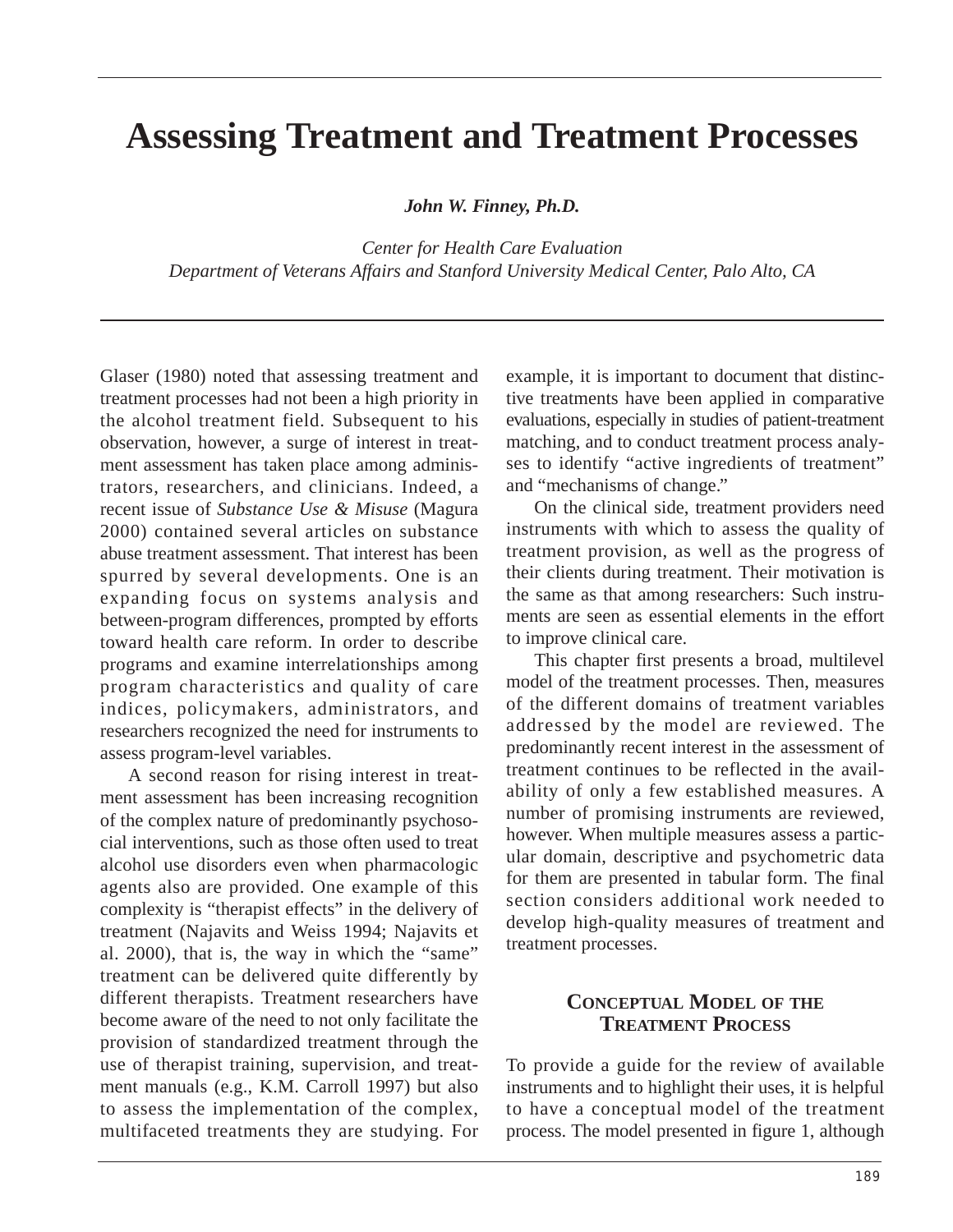



simplified, captures most of the major domains involved in the treatment process. It depicts patient, program, and provider determinants of treatment provided to patients, the therapist-patient relationship or therapeutic alliance, and patients' involvement in treatment, as well as the mediating variables (proximal outcomes) that link treatment provided and patient involvement in treatment to ultimate outcomes, such as abstinence or reduced alcohol consumption.

### **Patient Characteristics**

Although patient characteristics (panel I in figure 1) are not components of the treatment process, they can affect access to treatment, treatment selection and treatment planning, involvement in treatment, and treatment outcomes. In addition to these direct effects, patient variables can influence or moderate the relationship between treatment and outcomes, by affecting links in the causal chain connecting treatment provision/patient involvement in treatment to proximal and ultimate outcomes (not illustrated in figure 1; see Finney 1995). For example, Smith and McCrady (1991) found that patients who scored higher on abstract reasoning ability were better able to learn coping skills during treatment than were patients with lower neuropsychological functioning. In another type of treatment, cognitive functioning might not affect what is acquired during the course of treatment. Although the treatment process cannot be considered apart from treatment recipients, the assessment of patient characteristics is not covered here, where the focus is on the assessment of treatment-related variables.

### **Program-Level Characteristics**

Program-level characteristics (panel II in figure 1) are general factors related to the program's organization and structure, policies, services, treatment orientation, social environment, and readiness for organizational change. Relevant organizational or structural variables include ownership, physical design features (e.g., number of buildings), size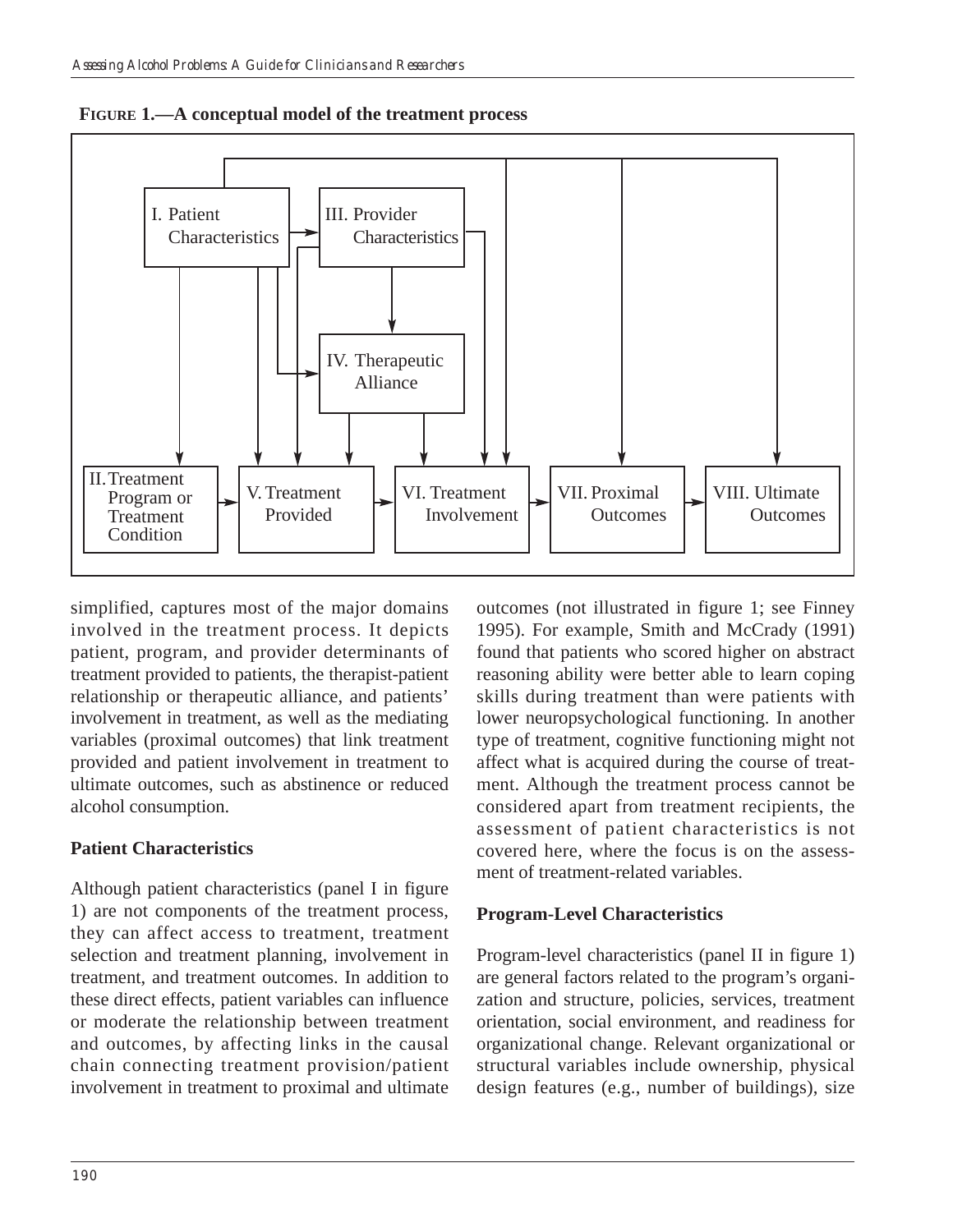(number of patients), aggregate patient characteristics, types of staff, program policies, and desired length or amount of treatment. Policies are the structured procedures that programs use to address different situations (e.g., problem behaviors among patients). Program services include those activities oriented toward treating alcohol use disorders, as well as problems in other areas of patients' lives. Treatment orientation refers to the treatment modality or modalities applied at the program (or in treatment research, in the treatment condition). Environmental characteristics refer here to the social climate of a program (e.g., Moos 1997). Finally, one new measure focuses on substance abuse programs' readiness for change to implement evidence-based treatment practices.

#### **Provider Characteristics**

The quality of alcohol treatment is determined, not only by the therapeutic techniques applied, but also by the characteristics of individual treatment providers (panel III in figure 1). In particular, this domain of variables refers to within-program variation in provider characteristics (aggregate, program-level staff characteristics are considered in panel II). Gerstein (1991) argued that "the competence, quality, and continuity of individual caregivers are likely to be critical elements in explaining the differential effectiveness of [substance abuse] treatment programs" (p. 139). In the alcohol treatment field, the few studies that have been conducted (e.g., W.R. Miller et al. 1980; Valle 1981; McLellan et al. 1988; Sanchez-Craig et al. 1991; Project MATCH Research Group 1998; for reviews, see Najavits and Weiss 1994; Najavits et al. 2000) indicate that therapist characteristics play an important role in determining clients' treatment retention and outcomes.

### **Therapeutic Alliance**

One of the key factors affecting the impact of alcohol treatment, especially psychosocial treatments, is the quality of the alliance or relationship that is developed between the therapist and client

(panel IV in figure 1). A positive therapeutic alliance can be viewed as a necessary but insufficient condition for patients' becoming involved in treatment, making treatment-specified intermediate changes on proximal outcomes (see below), and experiencing positive ultimate outcomes. The quality of the therapeutic alliance affects and is affected by the treatment provided, and moderates the impact of treatment provided on patients' involvement in treatment. The most direct influences on the therapeutic alliance, however, are patients' characteristics and providers' characteristics. In the Project MATCH outpatient sample, more positive ratings of the therapeutic alliance by both patients and therapists were associated with greater attendance at treatment sessions and a higher percentage of days abstinent during treatment and over the 12 months following treatment (K.M. Carroll et al. 1997; Connors et al. 1997; K.M. Carroll et al. 1998*b*; Connors et al. 2000; for other studies, see Belding et al. 1997; Ojehagen et al. 1997; De Weert-Van Oene et al. 1999; Petry and Bickel 1999; Raytek et al. 1999; Fenton et al. 2001).

The measures used to assess therapeutic alliances in alcohol and other drug abuse treatment research are general measures developed for the psychotherapy field. For example, De Weert-Van Oene et al. (1999) used the Helping Alliance Questionnaire to assess the therapeutic relationship as perceived by 340 substance abuse patients (six coding instruments were used by Fenton et al. 2001). Because no measures have been developed specifically for alcohol treatment, they are not reviewed here.

#### **Treatment Provided/Treatment Involvement**

Alcohol treatment programs typically provide psychosocial and/or pharmacologic interventions to patients. To the extent that it is constant across all patients, treatment provided is a program-level characteristic (panel II in figure 1). In most programs, however, the treatment provided varies across patients (panel V). For example, it may be thought that some patients require only a brief intervention, whereas others need longer term treatment.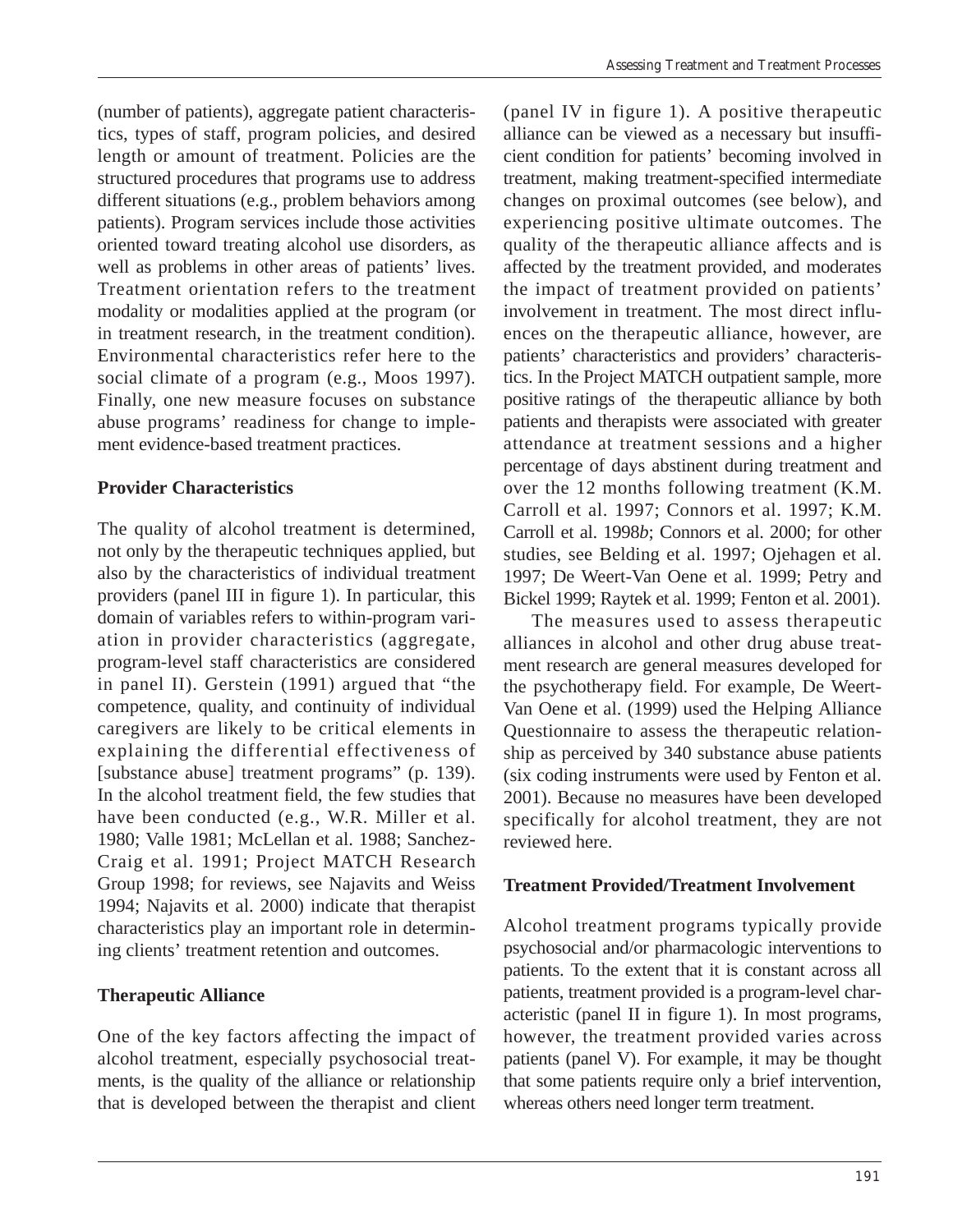In addition to determining what has been provided to patients, it is also possible to ascertain to what extent patients have been involved in treatment (panel VI). For example, instead of simply determining the number of group therapy sessions a patient attended, it is possible to assess such constructs as the patient's contributions to group discussions. Presumably, patient involvement in treatment would be more strongly associated with proximal and ultimate outcomes (see figure 1) than the treatment offered to individual patients.

# **Proximal Outcomes**

Proximal outcome variables (Rosen and Proctor 1981; panel VII in figure 1) refer to cognitions, attitudes, personality variables, or behaviors that, according to the treatment theory under investigation, should be affected by the treatment provided, and should, in turn, lead to positive ultimate outcomes (e.g., abstinence or reduced alcohol consumption). An Institute of Medicine (1989) panel found that "little research has been devoted to the short-term impact of specific [alcoholism treatment] program components" (p. 159), and suggested that such short-term gains could be studied quite readily. Proximal outcome variables can be assessed at any point between treatment entry and the assessment of ultimate outcomes. When assessed during treatment, proximal outcomes constitute an important method that clinicians can use to assess patients' treatment progress. For researchers, proximal outcomes, assessed during or after treatment, are key components in treatment process analyses.

# **Ultimate Outcomes**

Ultimate outcomes (panel VIII in figure 1) refer to the end points that the treatment is supposed to effect. All treatment programs for alcohol use disorders attempt to impact drinking behavior, with many seeking to eliminate it entirely and others seeking to limit it to levels that do not cause adverse consequences. Some programs also seek to have a broader impact on patient functioning by effecting improvements in such life areas as employment, social functioning, physical health, and/or psychological functioning (for an in-depth discussion of outcome assessment, see Tonigan's chapter in this *Guide*). Treatment process models may specify different dimensions of treatment that should impact different areas of patients' functioning.

### **MEASURES OF TREATMENT AND TREATMENT PROCESSES**

In this section, measures are reviewed that tap the different treatment domains (panels II–VII) in the conceptual model outlined above, except for therapeutic alliance.

# **Program-Level Characteristics**

Several instruments have been developed to gather information on program-level characteristics. Most assess a mixture of variables pertaining to program structure (setting, aggregate staff characteristics, aggregate patient characteristics), policies (e.g., disciplinary procedures), and services. In addition, a few instruments focus on assessing program treatment orientation; others assess program social climate. Finally, a recently developed instrument assesses the readiness of a treatment program to implement evidence-based treatment practices.

# *General Measures*

Five general program-level instruments are described in table 1: the National Drug and Alcoholism Treatment Unit Survey (NDATUS) (Office of Applied Studies 1991), the National Drug Abuse Treatment System Survey (NDATSS) (McCaughrin and Price 1992; Price and D'Aunno 1992), the Drug and Alcohol Program Structure Inventory (DAPSI) (Peterson et al. 1993, 1994*a*, 1994*b*), the Residential Substance Abuse and Psychiatric Programs Inventory (RESPPI) (Timko 1994, 1995, 1996), and the Addiction Treatment Inventory (ATI) (Carise et al. 2000).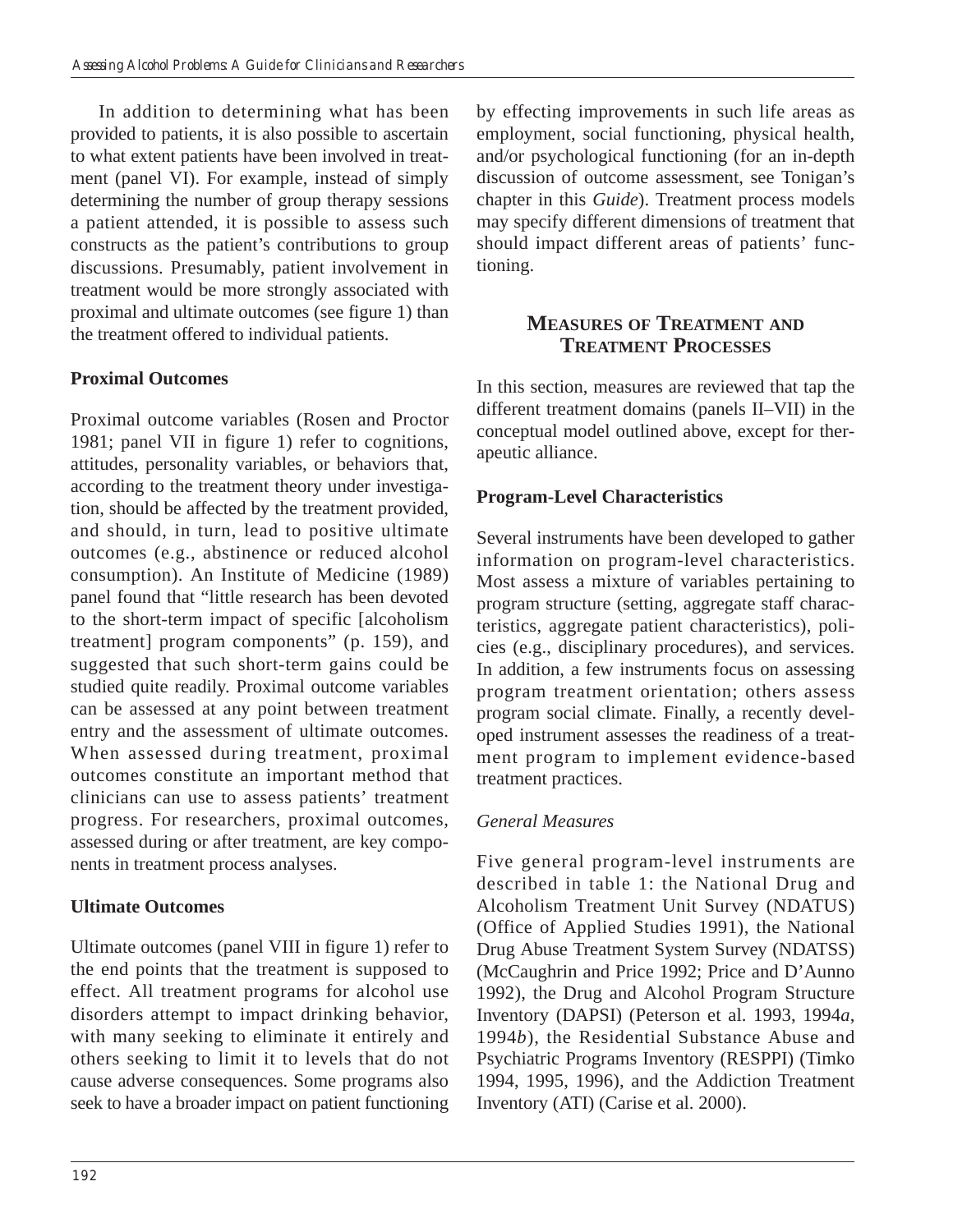### **TABLE 1.—Measures of general program-level characteristics**

**Measure**: National Drug and Alcoholism Treatment Unit Survey (NDATUS) **Citation**: Office of Applied Studies 1991

**Description**: The NDATUS is a brief questionnaire (five pages) that covers (a) the overall organization and structure of programs (ownership, funding sources and levels, organizational setting, capacity in different treatment settings using different treatment modalities, hours of operation, etc.), (b) staffing and staff characteristics, (c) services (e.g., methadone dosages), (d) policies, and (e) clients and client characteristics. The 1989 NDATUS was augmented in 1990 by the Drug Services Research Survey (DSRS) (Office of Applied Studies 1992*a*, 1992*b*) to obtain additional data in the areas of facility organization and staff, client data, services, and costs and charges. Using data from the 1991 NDATUS, Rodgers and Barnett (2000) found that private, for-profit substance abuse treatment programs tended to be smaller and more likely to provide treatment in only one setting. Public programs and nonprofit programs generally had more treatment staff; Federal and for-profit programs had more psychologists and physicians. In 1992, the NDATUS evolved into the Uniform Facility Data Set (UFDS), sponsored by the Office of Applied Studies.

### **Measure**: National Drug Abuse Treatment System Survey (NDATSS)

**Citations**: McCaughrin and Price 1992; Price and D'Aunno 1992

**Description**: The NDATSS was used to assess 575 outpatient drug abuse treatment units in 1988 and to follow up on 481 of those programs in 1990. The survey consists of two separate telephone interviews. The *Director's Interview* assesses the unit's funding, licensing, and accreditation; client information; evaluation and monitoring of clients; relationships with other treatment organizations; relationship with parent organization (if any); changes in the unit over time; and demographic information about the respondent. The *Clinical Supervisor's Interview* focuses on the delivery of treatment services and estimated treatment outcomes. Each interview takes about 90 minutes to complete. NDATSS data have been extensively analyzed. For example, McCaughrin and Price (1992) examined program characteristics associated with two measures of treatment outcome: the proportion of clients who met goals set in treatment (a proximal outcome) and the proportion of clients who continued to misuse alcohol or drugs (an ultimate outcome). They found that aftercare services and smaller client-staff ratios were linked with more positive outcomes of both types.

### **Measure**: Drug and Alcohol Program Structure Inventory (DAPSI)

**Citations**: Peterson et al. 1993, 1994*a*, 1994*b* 

**Description**: The DAPSI obtains data on program structure (size, intended duration, staffing, and other resources), aggregate patient characteristics, policies (e.g., admission, disciplinary, and discharge policies), and services (assessment, treatment, supportive, and aftercare activities). The resulting data were used to develop a typology of inpatient programs (Peterson et al. 1993). In addition, Peterson et al. (1994*b*) found lower-than-expected case mix–adjusted readmission rates in programs that had a longer intended duration of treatment, more assessment interviews with family and friends, and more patients who were referred from the criminal justice system.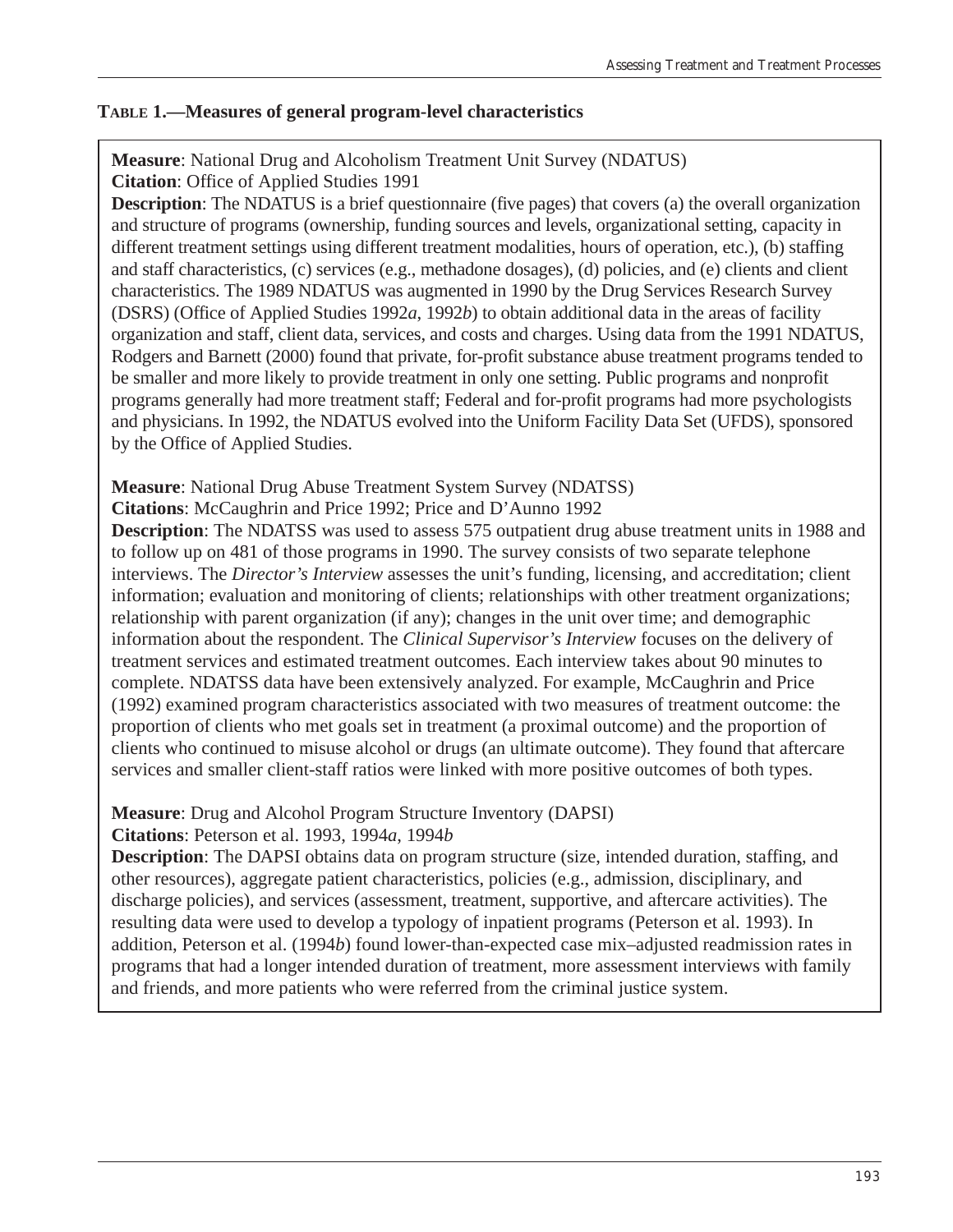### **TABLE 1.—Measures of general program-level characteristics** *(continued)*

### **Measure**: Residential Substance Abuse and Psychiatric Programs Inventory (RESPPI) **Citations**: Timko 1994, 1995, 1996

**Description**: Adapted from the Multiphasic Environmental Assessment Procedure (Moos and Lemke 1994), the RESPPI consists of a rating scale and three instruments that tap separate domains of program characteristics: (a) policies and services, (b) physical features, and (c) aggregate patient characteristics (the Community-Oriented Programs Environment Scale [Moos 1989] is used to tap treatment climate). The *Rating Scale for Observers* consists of 27 items that cover four dimensions: physical attractiveness, environmental diversity (extent of stimulation and variety), resident functioning, and staff functioning. The 140-item *Policy and Service Characteristics Inventory* (PASCI) taps nine dimensions: expectations for functioning, acceptance of problem behavior, policy choice, resident control, policy clarity, provision for privacy, health and treatment services, availability of daily living assistance, and social-recreational activities. The PASCI also includes a preliminary measure of substance use regulations. The *Physical and Architectural Characteristics Inventory* consists of 117 items that assess seven dimensions: community accessibility, physical amenities, social-recreational aids, prosthetic aids, safety features, staff facilities, and space availability. The *Resident Characteristics Inventory* (RESCI) is a 95-item interview for the program administrator or other staff member. In addition to information on residents' demographic characteristics, diagnoses, length of stay, and in-program outcomes, the RESCI assesses seven dimensions: social resources, mental functioning, activity level in the program, activities in the community, use of health and treatment services, use of daily living assistance, and use of social-recreational activities. Internal consistency reliability estimates (Cronbach alphas) for most of the RESPPI subscales are moderate to high, and most subscales exhibit high test-retest or interobserver correlations. Comparing substance abuse and psychiatric programs, hospital- and community-based programs, and public, nonprofit, and for-profit programs, Timko (1995) found differences in each RESPPI domain. With respect to policies and services, for example, substance abuse programs had more restrictive admission polices, were less tolerant of problem behaviors, and provided less individual choice and privacy, more formal structures, and less daily living assistance than did psychiatric programs (see also Timko and Moos 1998; Timko et al. 2000*a*, 2000*b*). Initial data with the RESPPI are promising. The instrument provides a comprehensive profile of a program, including extensive coverage of physical design features.

# **Measure**: Addiction Treatment Inventory (ATI)

### **Citation**: Carise et al. 2000

**Description**: The ATI is a six-page questionnaire that can be completed by a program director or senior administrator in 30–45 minutes. The ATI assesses a program's organizational structure (ownership and affiliation, setting, capacity, length of treatment, patient assessments); patient profile (age range, gender, substances used, and residential, medical, and legal characteristics); service profile (drug, alcohol, medical, employment, social, family, and psychological/psychiatric services); staffing mix (full- and part-time staff in various categories); and financing (insurance payments, grants, self-pay, charitable contributions). Given that the ATI is being used in the Drug Evaluation Network System (DENS) (Carise et al. 1999), a large-scale treatment assessment effort, substantial ATI data should be available on a widerange of substance abuse treatment programs.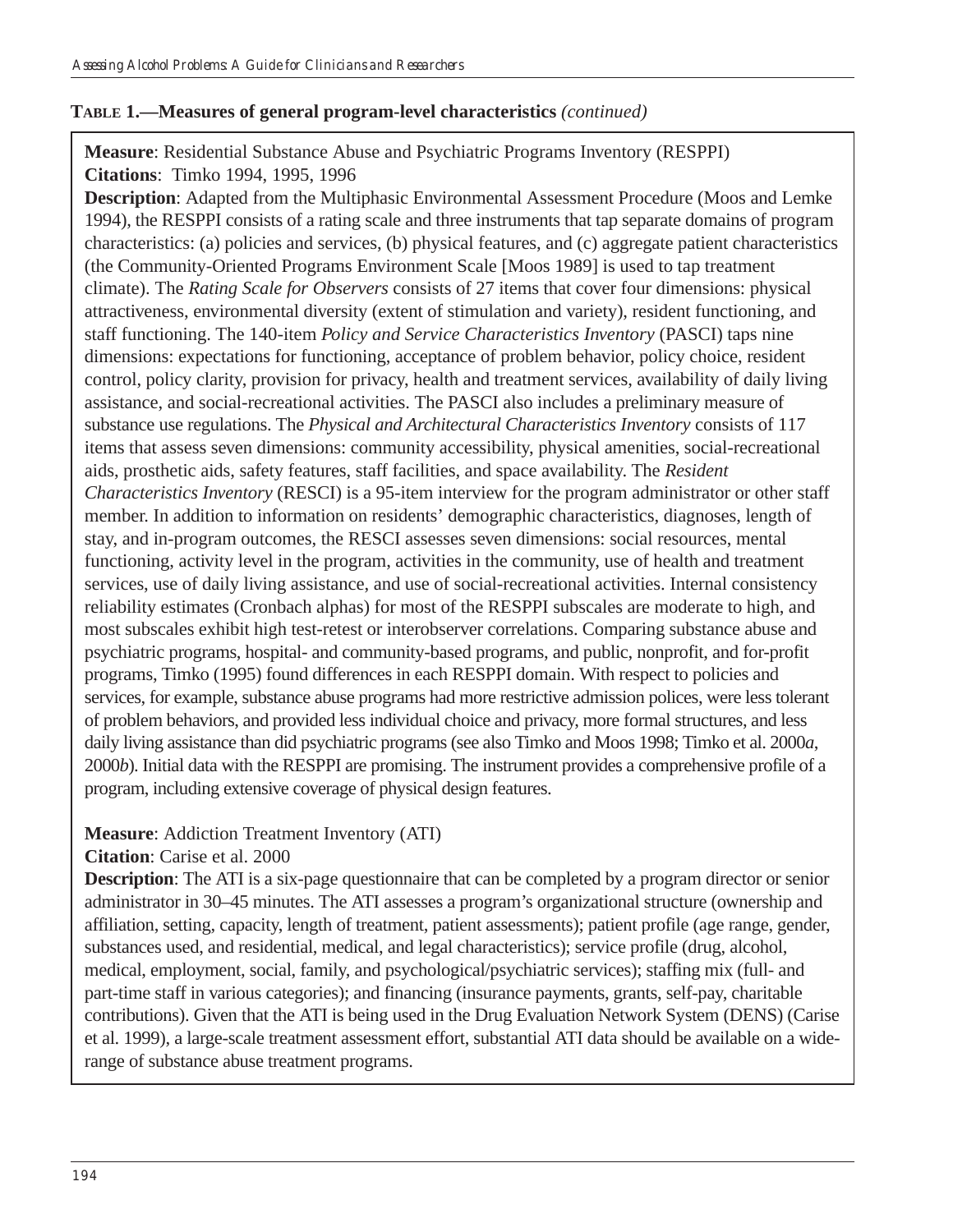Table 1 is not a comprehensive list of general program-level instruments. For example, Carise et al. (2000) reviewed the Service Delivery Unit Questionnaire from the National Evaluation of Substance Abuse Treatment conducted by the National Center on Addiction and Substance Abuse (CASA), administrative interviews used in the National Treatment Improvement Evaluation Study, the Alcohol and Drug Services Survey conducted by Brandeis University with funding from the Substance Abuse and Mental Health Services Administration, and program administrator and director interviews from the National Treatment Center Study sponsored by the National Institute on Alcohol Abuse and Alcoholism (NIAAA). Other instruments for assessing general program characteristics were included in the Treatment Outcome Prospective Study (Hubbard et al. 1989), the Drug Abuse Treatment Outcome Study (Etheridge et al. 1995; Broome et al. 1999), a study of then Veterans Administration substance abuse programs (Nirenberg and Maisto, 1990), and the Program Identification and Description Form used by the Institute of Behavioral Research at Texas Christian University.

Many of these instruments are lengthy and cover a variety of topics. Potential users should review them carefully to determine which best applies in a particular situation. In some cases, a combination of items from different instruments may provide the most appropriate fit. Most of these measures rely on a key informant, such as the program or the clinical director, who is invested in the program being assessed. More research is needed to establish the reliability and validity of data gathered in this manner.

### *Measures of Treatment Orientation*

Treatment orientation refers to the treatment approach or modality. Treatment orientation can be conceptualized as the immediate goals emphasized in treatment and the specific therapeutic techniques used to bring about those goals. Two basic methods are considered here for assessing

treatment orientation at the program or treatment condition level: coding therapy sessions and administering questionnaires.

*Coding Tapes.*—The more common approach is to audio- or videotape treatment sessions and then to code them, or transcriptions of them, regarding the extent to which a treatment protocol, usually embodied in a treatment manual, has been followed. For example, in an effort to determine the distinctiveness of coping skills and interaction therapy aftercare sessions, Getter et al. (1992) had raters code each 1-minute segment of 15-minute recordings of therapy session audiotapes with respect to the presence or absence of (a) education/skill training, (b) problem solving, (c) roleplaying, (d) identifying high-risk situations, (e) interpersonal learning, (f) expression/exploration of feelings, and (g) here-and-now focus. Significant differences were found between coping skills and interactional groups on all dimensions, except for identifying high-risk situations. For other examples of this approach, see DiClemente et al. (1994*b*), Barber et al. (1996), and K.M. Carroll et al. (1998*a*, 2000).

Waltz et al. (1993) reviewed methods of assessing adherence to and competence in (quality of) applying treatment protocols. Videotapes are the preferred source of data because they provide more information than do audiotapes. Assessment methods range from checklists for the presence or absence of specific techniques and behaviors, to frequency ratings, to inferences about the quality of treatment or therapist competence in applying the therapy. Waltz et al. noted that the expertise and therapeutic experience needed by raters/coders increase with complexity of the treatment provided and of the inferences made.

Waltz et al. made several recommendations for using this treatment assessment approach. Perhaps the most important was to use adherence-to-protocol measures that include four types of treatment features: those essential and unique to a particular treatment approach, those essential but not unique to an approach, those acceptable but not necessary in a particular approach, and those that are not to be used in applying the treatment. Clearly, the first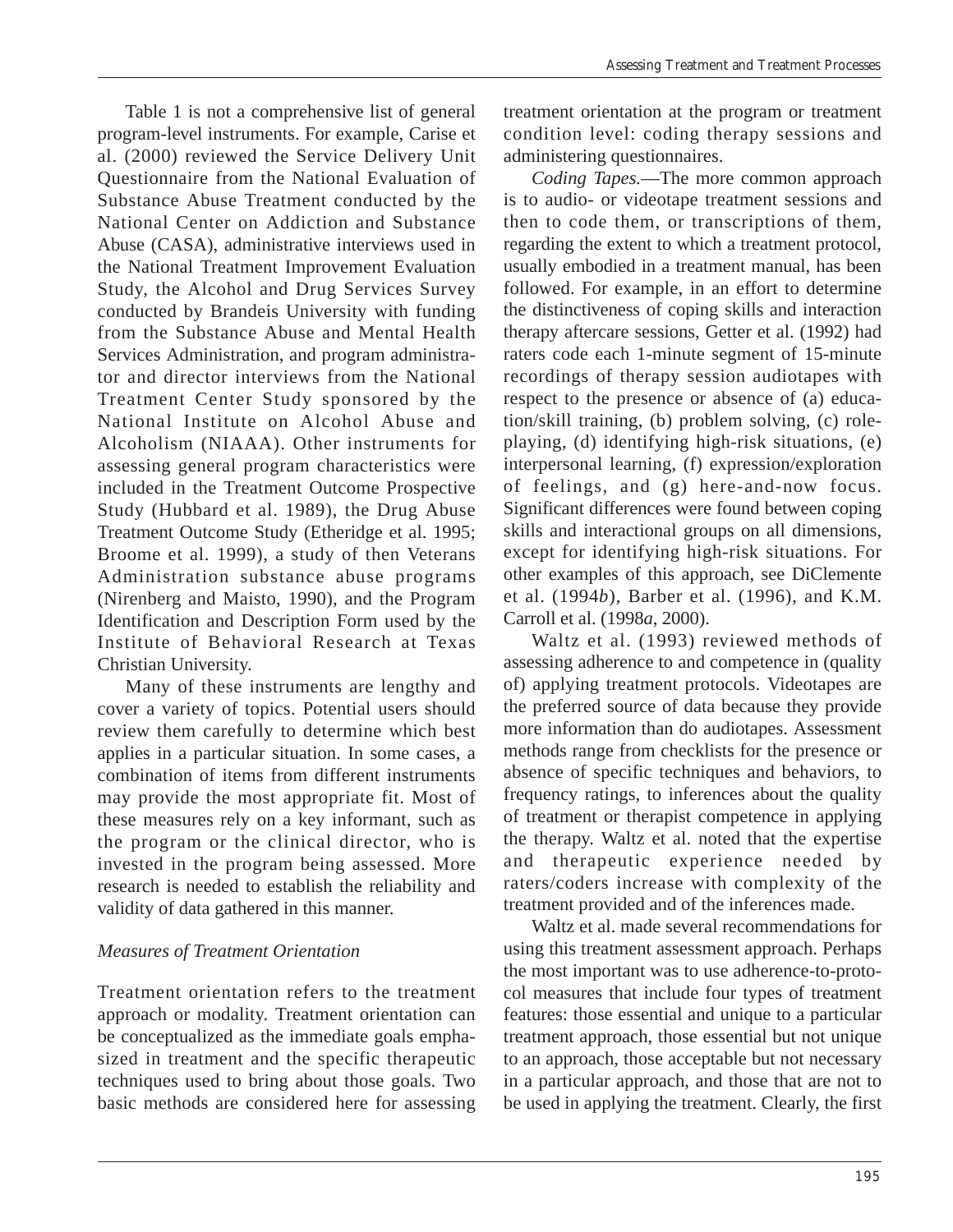and, to a lesser extent, the last categories are the most useful in distinguishing different treatments applied in a comparative treatment trial.

*Questionnaire Measures*.—An alternative approach to coding tapes or transcripts of treatment sessions is to use questionnaires to gather data on treatment orientation. Four such questionnaires are described in table 2. Two assess multiple treatment orientations: the Drug and Alcohol Program Treatment Inventory (DAPTI) (Peterson et al. 1994*a*; Swindle et al. 1995) and a measure for assessing treatment orientation as perceived by counselors (Kasarabada et al. 2001). The other two assess individual treatment orientations; specifically, therapeutic community treatment environments (the Survey of Essential Elements Questionnaire [SEEQ] [Melnick and De Leon 1999; Melnick et al. 2000]) and social model treatment programs (Social Model Philosophy Scale [SMPS] [Kaskutas et al. 1998]).

The advantages of the questionnaire approach relative to coding tapes or transcripts are that questionnaires (a) are less expensive and timeconsuming to administer and score and (b) provide overall assessments of treatment orientation (rather than samples of specific treatment sessions) as perceived by multiple respondents. For example, an expanded version of the DAPTI was included in a survey of program directors and used to classify programs as having a 12-step, cognitive-behavioral, or eclectic treatment orientation in an evaluation of Department of Veterans Affairs (VA) substance abuse treatment (Ouimette et al. 1997). Program orientation was verified by examining staff responses to the DAPTI.

### *Measures of Social Climate*

Rudolf Moos and his colleagues developed two measures—the Ward Atmosphere Scale (WAS) (Moos 1989, 1997) and the Community-Oriented Programs Environment Scale (COPES) (Moos 1988*b*, 1997)—to tap the social climates of hospitaland community-based residential psychiatric and substance abuse treatment programs. Three domains of variables are assessed. The *relationship* subscales are Involvement, Support, and Spontaneity. The *personal growth or treatment goal* subscales are Autonomy, Practical Orientation, Personal Problem Orientation, and Anger and Aggression. The *system maintenance* subscales are Order and Organization, Program Clarity, and Staff Control. Each of the 10 WAS and COPES subscales consists of 10 items with a true/false response format. Item content is similar on the two measures, with some wording differences reflecting the different settings and staffing patterns of inpatient versus community-based programs.

Extensive psychometric data indicate that the WAS and COPES subscales have adequate internal consistency, have high test-retest reliability, and are sufficiently independent (Moos 1988*b*, 1989, 1997). Normative data are available for the WAS based on a U.S. sample of 160 programs located in 44 hospitals in 16 States; COPES normative data are available based on 54 programs. The construct validity of the WAS (and, by extension, the COPES) was supported by expected correlations between WAS subscales and subscales on Ellsworth and Maroney's (1972) Perception of Ward subscales and by results from a number of research projects (for overviews, see Moos 1988*b*, 1989, 1997).

The WAS and COPES have been used in various ways in substance abuse treatment evaluations (Finney and Moos 1984; Moos and Finney 1986; Moos 1988*a*). One is to assess treatment implementation by comparing program environments to normative data (Moffett 1984; Moos et al. 1990), concepts of an ideal program using Form I of the instruments (Bliss et al. 1976; Moffett and Flagg 1993), or theoretical specifications and/or expert judgments (Price and Moos 1975; Steiner et al. 1982; Moffett 1984). In addition, aggregate social climate scores have been linked to program-level outcomes (Bale et al. 1984), and individual perceptions have been linked to retention in substance abuse treatment (Harris et al. 1980; Bell 1985) and to patient posttreatment functioning (Fischer 1979; Moos et al. 1990). Finally, the WAS and COPES have been used in a feedback process to assist treatment providers in changing treatment environments toward more ideal conditions or those specified by a treatment theory (e.g., Herrera and Lawson 1987).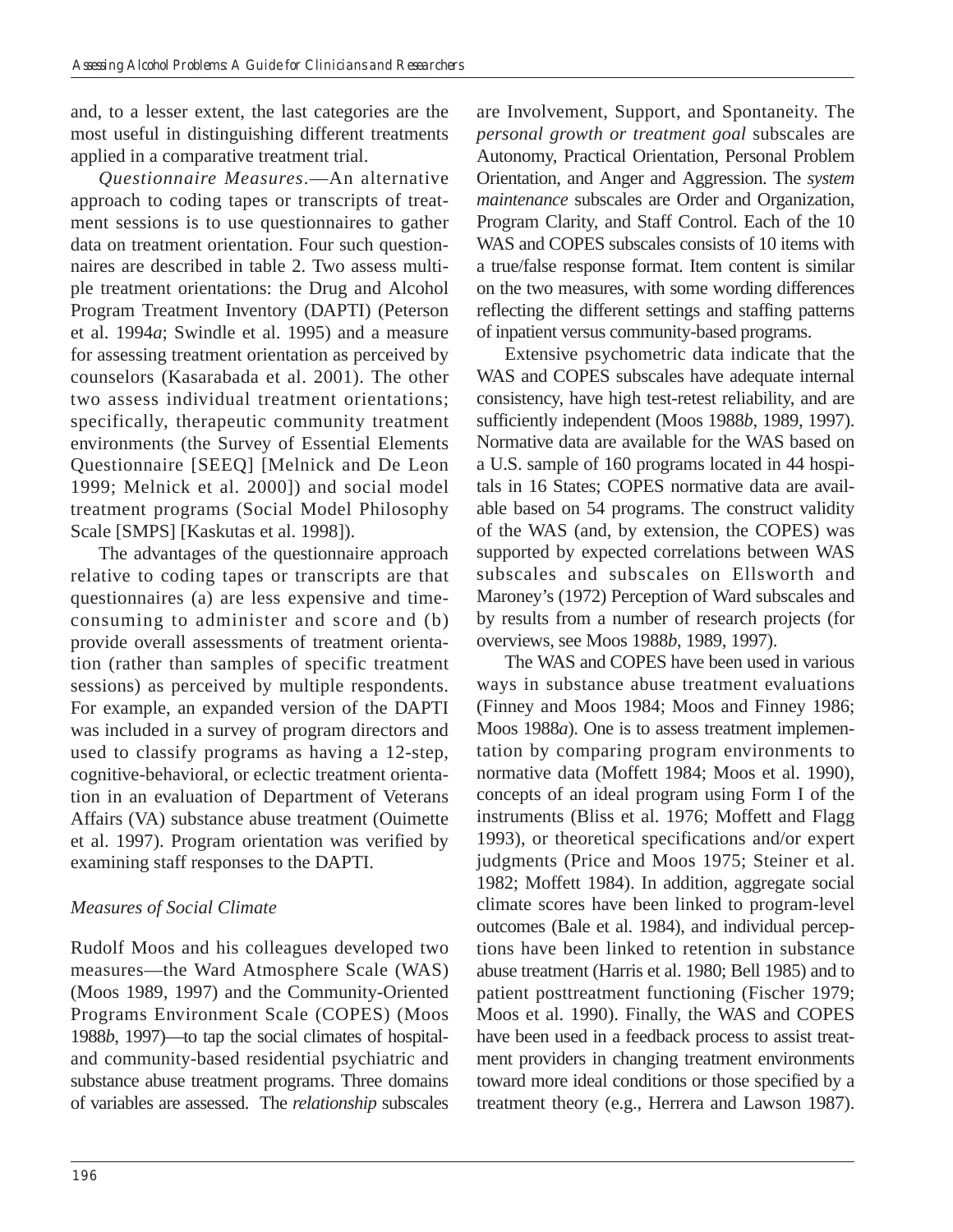### **TABLE 2.—Measures of treatment orientation**

**Measure**: Drug and Alcohol Program Treatment Inventory (DAPTI) **Citation**: Peterson et al. 1994*a*, Swindle et al. 1995

**Description**: The DAPTI assesses the distinctive goals and activities of Alcoholics Anonymous/ 12-step treatment, the therapeutic community approach, cognitive-behavioral treatment, insight/ psychodynamic treatment, rehabilitation, dual diagnosis treatment, medical model treatment, and marital/family systems therapy. The current DAPTI consists of four goal and four activity items to assess each of the eight orientations; the eight subscales had moderate to high internal consistency reliability estimates. Swindle and his colleagues (1995) provided validity data in the form of DAPTI subscale scores for programs with independently established treatment orientations and correlations with treatment services as assessed by the DAPSI (see table 1). The DAPTI also has been used to assess community residential facilities for substance abuse patients (Moos et al. 1995). More generally, treatment providers can use the DAPTI to determine the extent to which the treatment staff of a program have similar views about what the program is trying to accomplish and about the therapeutic activities to be used to accomplish the program's treatment objectives.

#### **Measure**: Counselor Treatment Approaches

**Citation**: Kasarabada et al. 2001

**Description**: This multidimensional instrument assesses five treatment approaches: psychodynamic or interpersonal, cognitive-behavioral, family systems or dynamics, 12-step, and case management. For each of the first four modalities, items assess beliefs underlying the approach, practices appropriate in individual therapy, and practices appropriate in group therapy. Case management is an individual approach, so no group practices items were included. In addition, items were developed to tap general "group techniques" (e.g., "encouraging peer social support") and "practical counseling" (e.g.,"developing rapport and trust"). The instrument consists of 48 items that assess 14 subscales. Construct validity was supported by the results of a confirmatory factor analysis in which subscale items loaded on the factor they were intended to assess, but not on other factors. Corresponding belief and practice subscales correlated highly, except for case management. Cronbach alphas for all subscales except psychodynamic and family systems beliefs were above 0.50 and most were over 0.70 (Kasarabada et al. 2001, p. 287). The fact that some of the subscales consist of only three items contributed to low internal consistency estimates.

### **Measure**: Survey of Essential Elements Questionnaire (SEEQ)

**Citations**: Melnick and De Leon 1999; Melnick et al. 2000

**Description**: The SEEQ, which takes 20–30 minutes to complete, consists of 139 items that tap 27 domains related to therapeutic community (TC) treatment. The domains fall into one of six general dimensions: TC perspective on addiction and recovery (e.g., "Right living, including self-reliance and positive social and work-related attitudes is crucial to recovery from substance abuse"); agency treatment approach and structure (e.g., "The treatment approach centers on members' participation in the community"); community as therapeutic agent (e.g., "Status and privileges are related to progress in the program"); educational and work activities (e.g., "Work is used as part of the therapeutic program [i.e., to build self-esteem and social responsibility]"); formal therapeutic elements (e.g., "The members are reinforced for acting in a positive manner while negative behavior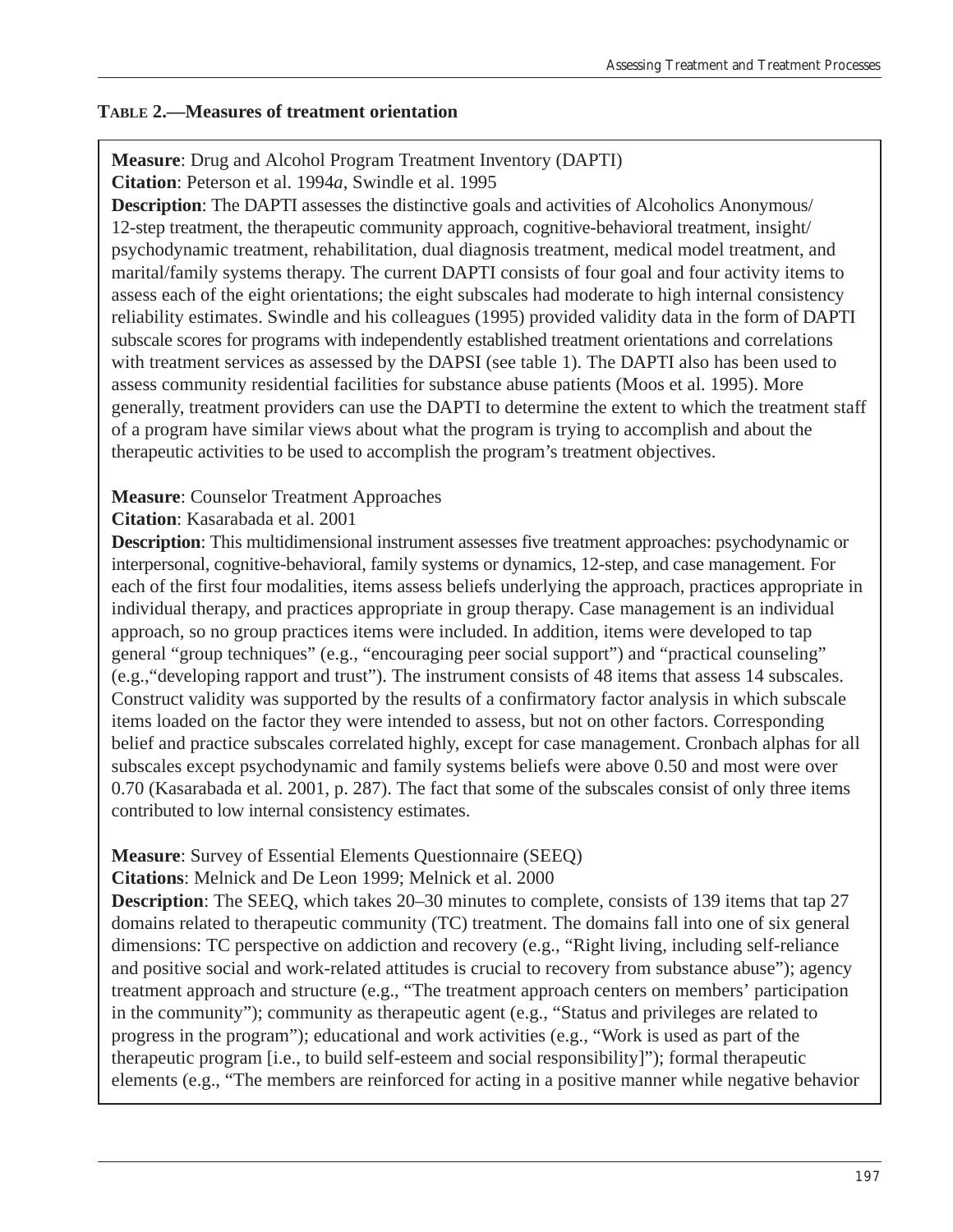### **TABLE 2.—Measures of treatment orientation** *(continued)*

is met with confrontation"); and process (e.g., "The major goal of the primary treatment stage is the development of a set of values consistent with those of the community"). Respondents rate the items on 5-point Likert-type scales, from "extremely important" to "very little importance." Based on data from directors of 59 of the 69 member programs in the Therapeutic Communities of America organization, internal consistency reliability estimates (coefficient alphas) for the six general dimensions ranged from 0.76 (TC perspective) to 0.94 (community as therapeutic agent) (Melnick and De Leon 1999). Alphas for the 27 domains generally were acceptable, with the exception of 8 domains that had coefficients below 0.70. A cluster analysis based on the 6 SEEQ dimensions classified 45 programs as either traditional TCs (*n* = 37) or modified TCs (*n* = 8) (Melnick and De Leon 1999; see also Melnick et al. 2000). Melnick et al. (2000) noted that although the SEEQ assesses important aspects of TC treatment, it does not assess the quality of those components.

**Measure**: Social Model Philosophy Scale (SMPS)

### **Citation**: Kaskutas et al. 1998

**Description**: The SMPS assesses the extent to which substance abuse treatment programs embody the social model approach (Borkman 1990). The 33 items of the SMPS assess six subscales: physical environment, staff role, authority base, view of substance abuse problems, governance, and community orientation. In a sample of 27 residential programs, the Cronbach alpha for the overall scale was 0.92; subscale alphas ranged from 0.57 to 0.79. Some evidence of overall scale validity was provided by a correlation of 0.66 between SMPS overall scale scores and rankings by experts of the conformity of 15 programs to the social model.

Of all the program-level instruments reviewed here, the WAS and COPES have been the most widely used and have the most extensive psychometric data.

### *Measure of Readiness To Implement Evidence-Based Practices*

Substantial interest has arisen in "translating" substance abuse treatment research into practice. The assumption is that implementing evidencebased treatment practices will improve quality of care and, consequently, patients' outcomes. The Institute of Behavioral Research (IBR) at Texas Christian University has developed the Organizational Readiness for Change (ORC) instrument to assess this aspect of substance abuse programs. The ORC is a 115-item, self-administered questionnaire that takes approximately 25 minutes to complete. Separate forms are available for program directors/supervisors and counseling staff. The ORC assesses motivational factors (program needs, training needs, and pressure to change), program resources (office facilities, staffing, training, computer equipment and electronic communications), and organizational dynamics (staff characteristics related to growth, efficacy, influence, adaptability, and clinical orientation; program climate related to mission, cohesion, autonomy, communication, stress, and flexibility). Copies of the ORC are available at *www.ibr.tcu.edu/pubs/datacoll/coresetforms.html# Form-ORC*. Although the ORC is sufficiently new that psychometric data are not available, it breaks important new ground in the assessment of substance abuse programs.

### **Provider Characteristics**

The general program-level instruments reviewed above and in table 1 assess staff characteristics at the aggregate level. Some studies, however, have focused on variation in the characteristics of indi-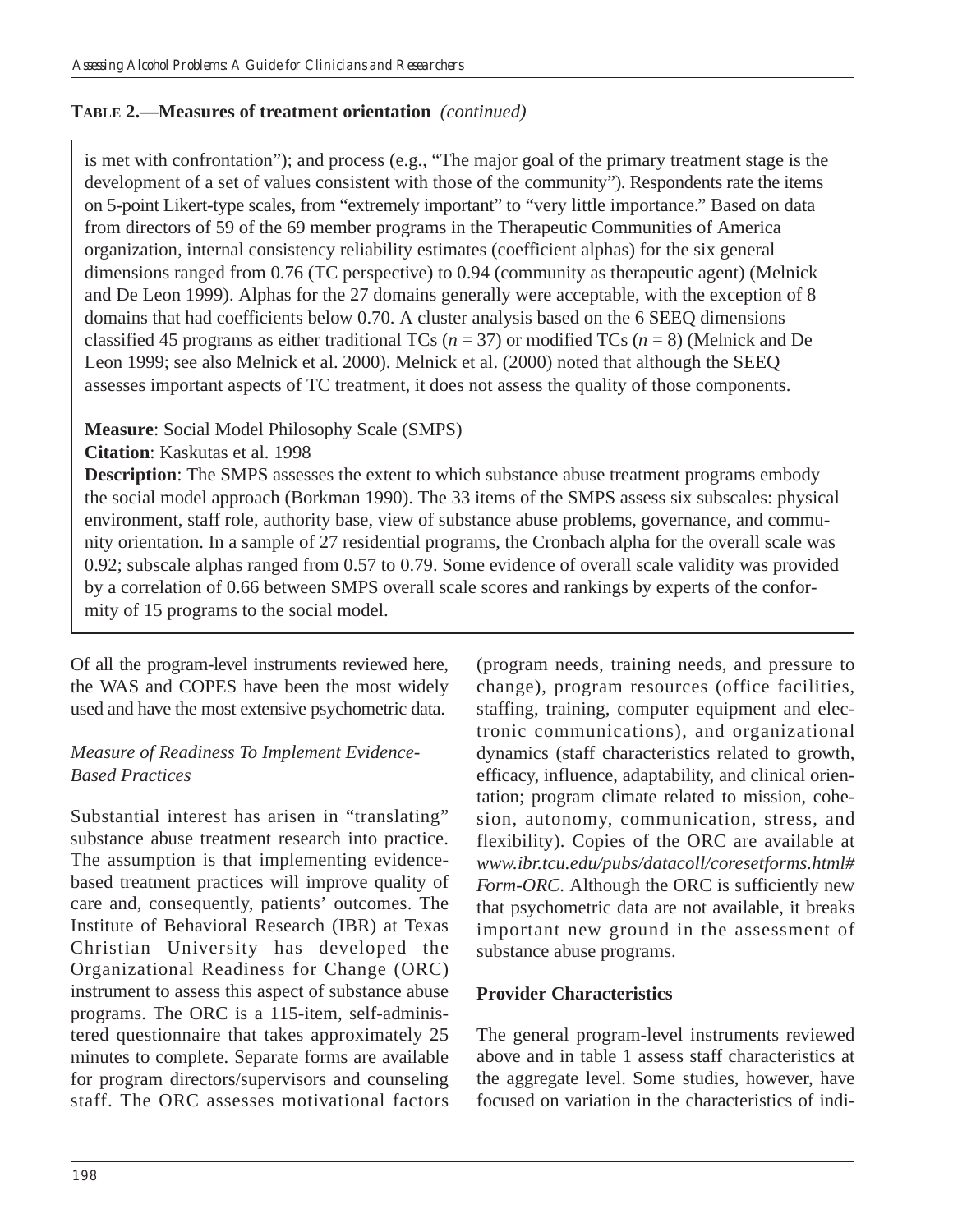vidual staff members. Najavits and Weiss (1994) proposed six classes of relevant variables: knowledge of therapeutic techniques and substance use disorders; emotional attitudes, such as liking patients and helping orientation; general personality variables; relational style with patients; sociodemographic characteristics, such as experience and gender; and job characteristics, such as salary and perceived responsibilities. Beutler et al. (1986) provided an excellent review of therapist variables in the psychotherapeutic process. Given that review and space limitations, only one measure specific to alcohol treatment is reviewed here, a measure of staff members' "knowledge" or beliefs about alcohol abuse.

The Understanding of Alcoholism Scale (UAS), developed by Moyers and Miller (1993), initially consisted of 50 items. A factor analysis yielded three factors that were labeled Disease Model Beliefs (21 items), Psychosocial Beliefs (12 items), and Heterogeneity of Alcoholic Clients (8 items). Humphreys et al. (1996*a*) developed a short form of the UAS. Moyers and Miller found that treatment providers who were in recovery were more likely to endorse disease model beliefs (see also Humphreys et al. 1996*b*). Therapists who more strongly endorsed disease model beliefs were more likely to say they would impose a treatment goal on patients and would not offer treatment oriented toward non-problem drinking. Therapists endorsing psychosocial beliefs more strongly indicated they would be more likely to reach out to patients who had left treatment. Given its low internal consistency, Moyers and Miller (1993) recommended against using the client heterogeneity subscale of the UAS.

### **Treatment Provided/Patient Involvement in Treatment**

In pharmacologic studies, treatment provided and patients' compliance with treatment are assessed in terms of medications taken. Developments such as Medication Event Monitoring System (MEMS) vials that record the dates and times they are opened (e.g., Namkoong et al. 1999; Krystal et al. 2001) can yield more accurate compliance data than patient reports or pill counts. A more direct assessment of not only medication compliance but achievement of therapeutic doses can be obtained with chemical assays (e.g., Fuller et al. 1986; Helander 1998).

For psychosocial interventions, the simplest index of treatment provided/client involvement in treatment is time spent in treatment or the number of sessions attended. In treatment settings, program records can be used to determine sessions attended, or staff can record attendance. For assessing attendance at mutual-help groups, such as Alcoholics Anonymous (AA), individuals' retrospective reports can be unreliable. Yeaton (1994) assessed attendance at Manic-Depressive and Depressive Association (MDDA) self-help group meetings by asking attendees to complete a short assessment form and to include only the last seven digits of their social security numbers. Given that anonymity is stressed at MDDA meetings, Yeaton's methodology could be applied to assess attendance at AA meetings.

A 10-item checklist was developed by K.M. Carroll and colleagues (1998*b*) on which therapists could indicate whether or not they had provided selected aspects of cognitive-behavioral substance abuse treatment in a therapy session. For example, one item was: "Did you plan for high risk situations that may be encountered by the patient before the next session?" Unfortunately, low levels of agreement were found between therapists' responses and observer codings of videotapes of the same sessions. Therapists tended to record greater use of techniques than did observers.

A general measure of treatment provided is the Treatment Services Review (TSR) (McLellan et al. 1992; Zanis et al. 1997). The TSR is a 5 minute patient interview administered by a technician. It assesses the quantity and breadth of services targeted toward each of seven functioning areas that the patient feels he or she has been provided in the past week. The seven target areas are the same areas tapped by the Addiction Severity Index (ASI) (McLellan et al. 1985):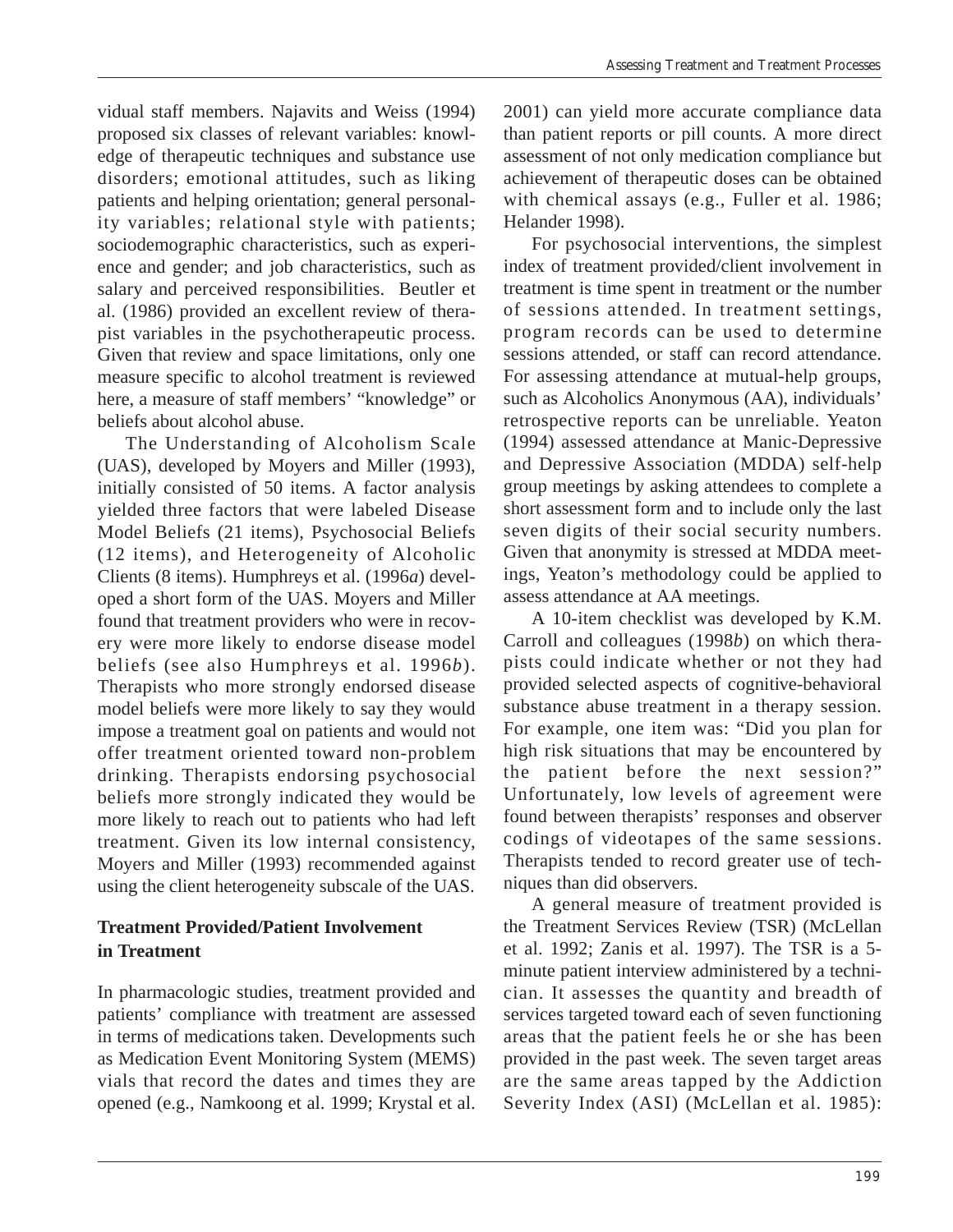medical status, employment and support, drug use, alcohol use, legal status, family/social status, and psychiatric status. For each area, the TSR yields two summary scores reflecting the number of professional or specialist services and the number of significant group or individual discussions, including discussions in such groups as AA and Narcotics Anonymous (NA). A Teen-Treatment Services Review for use with adolescents in substance abuse treatment has been developed by Kaminer et al. (1998)

Test-retest reliabilities in the form of exact agreement in responses with a 1-day interval were high (McLellan et al. 1992). Initial validity data in the form of agreement with clinic records were acceptable. In addition, significant relationships were found between scores on the medical, drug, and psychiatric areas of need, as assessed by the ASI, and the corresponding TSR subscales (McLellan et al. 1992). Other validity data come from three studies that yielded TSR score variation that was commensurate with the different levels of services offered across programs (Alterman et al. 1993; McLellan et al. 1993*a*, 1993*b*). Overall, the TSR has shown that substance abuse treatment often focuses on patients' substance use disorders, while ignoring other problem areas in patients' lives (Alterman et al. 2000).

# **Proximal Outcomes**

Treatment providers sometimes assess clients during the course of treatment to determine to what extent deficits or dysfunction identified in the treatment planning process (see Donovan's chapter in this *Guide*) have been reduced or eliminated, and to identify therapeutic gains. For researchers, proximal outcome variables constitute mediating variables of interest in treatment process analyses. Thus, two important research bases for choosing among measures of relevant proximal outcome variables are (a) the extent to which they have been shown to be responsive to differences in treatment provided and (b) the extent to which they have been linked with such ultimate outcomes as abstinence or reduced alcohol consumption. Theoretically guided sets of proximal outcome instruments are available for at least three prominent treatment approaches: therapeutic community treatment, cognitive-behavioral approaches, and traditional 12-step treatment.

### *Measures for Therapeutic Community Treatment*

Kressel and his colleagues (2000) developed a 98 item Client Assessment Inventory (CAI) and two summary measures, a 14-item Client Assessment Summary and similar 14-item Staff Assessment Summary. These instruments measure clients' progress in therapeutic community treatment with respect to 14 dimensions falling in one of four domains. The domain of "individual development" encompasses maturity (self-regulation and social management), responsibility (accountability, meeting obligations), and values (integrity and "right living"). "Socialization to the larger society" assesses drug/criminal lifestyle, images (social vs. antisocial lifestyle), work attitude, and social skills. "Psychological development" focuses on cognitive skills (awareness, judgment, insight, reality testing, decisionmaking, and problem-solving skills), emotional skills (communication and management of feeling states), and self-esteem/self-efficacy. Finally, the "community member" domain encompasses understanding of program rules, philosophy and structure, community engagement and participation; attachment, investment and stake in the community; and being a role model.

Internal consistency reliability estimates (Cronbach alphas) based on data from 346 therapeutic community residents ranged from 0.65 to 0.86 across the 14 dimensions assessed by the CAI. Clients who had been in treatment longer had more favorable proximal outcomes than clients with less tenure. The predictive validity of these indices is to be the focus of a future report. It is hoped that future studies will link therapeutic community orientation, as assessed by the SEEQ (see table 2), to client progress, as assessed by the CAI, across different therapeutic community programs.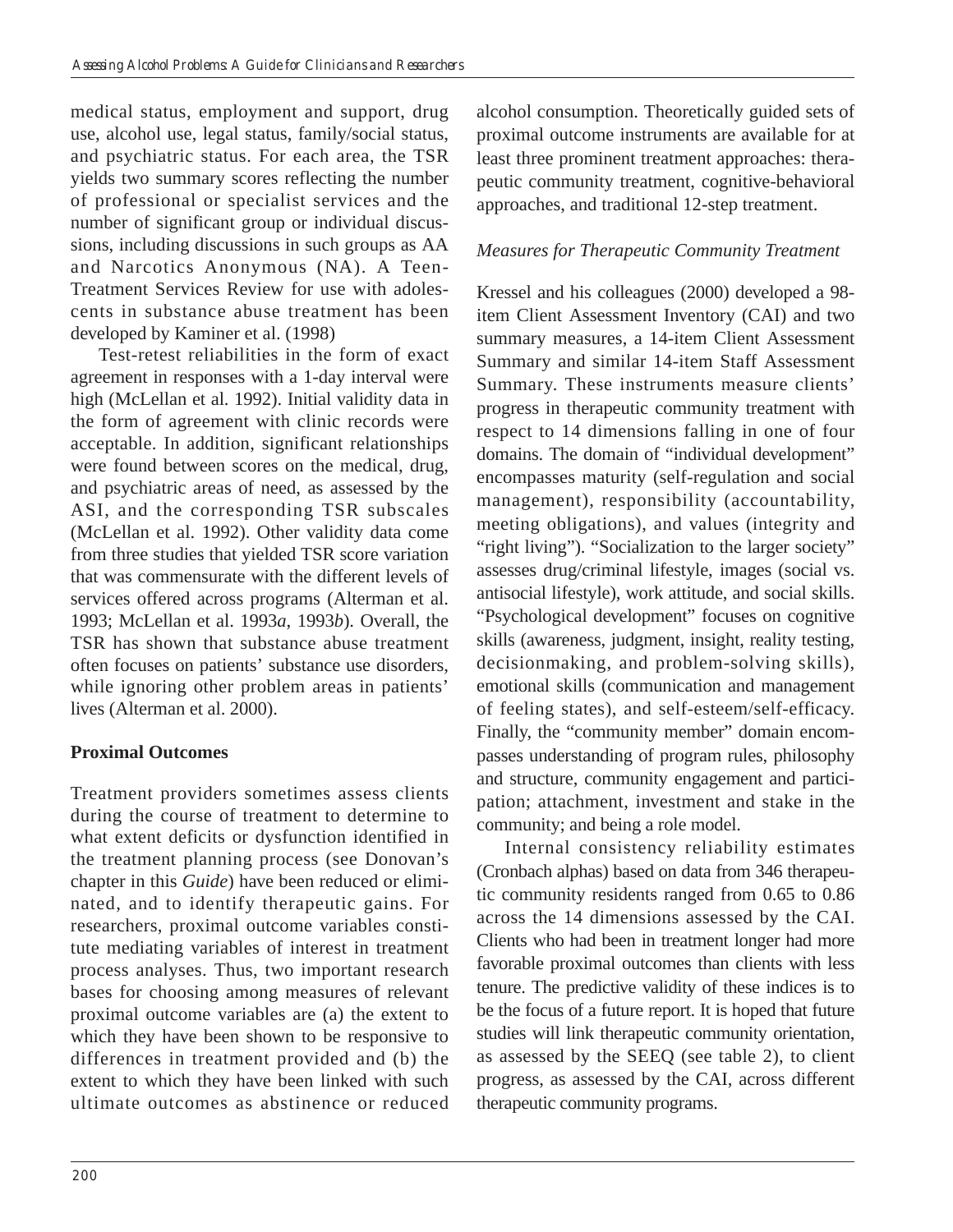### *Measures for Cognitive-Behavioral Treatment*

The behavioral focus in most cognitive-behavioral programs is on imparting coping skills that clients can use to avoid drinking or drinking excessively in situations that previously had been associated with heavy drinking. Primary cognitive proximal outcomes stressed in cognitive-behavioral treatment are an enhanced sense of self-efficacy (Annis and Graham 1988; Ito et al. 1988; Mayer and Koeningsmark 1992; McKay et al. 1993; DiClemente et al. 1994*a*; Goldbeck et al. 1997; Sklar et al. 1997; Brown et al. 1998; Coon et al. 1998; Long et al. 1998; Sklar and Turner 1999; Breslin et al. 2000; Greenfield et al. 2000; Long et al. 2000) and decreased positive and increased negative anticipated consequences of drinking (drinking expectancies) (e.g., Connors et al. 1993; B.T. Jones and McMahon 1996; Cunningham et al. 1997; Brown et al. 1998; Vik et al. 1999). Assessment of self-efficacy and drinking expectancies is discussed in the chapter by Donovan in this *Guide*.

*Role-Play Measures of Coping Skills*.— Behavioral measures of coping responses have been developed that involve obtaining patients' video- or audiotaped role-play responses to vignettes or situations. Table 3 provides descriptions of four role-play measures: the Situational Competency Test (SCT) (Chaney et al. 1978); the Adaptive Skills Battery (ASB) (S.L. Jones and Lanyon 1981; Nixon et al. 1992); the Problem Situation Inventory (PSI) (Hawkins et al. 1986; Wells et al. 1989); and the Alcohol-Specific Role Play Test (ASRPT) (Abrams et al. 1991; Monti et al. 1993). A fifth measure, the Interpersonal Situations Test (IST), was only used in one study (Twentyman et al. 1982), and no attempt was made to determine if the IST was responsive to treatment variations or linked with ultimate outcomes.

Although sharing a behavioral (role-play) approach to assessment, the four role-play measures in table 3 differ in their scoring procedures. All of the instruments assess "skill" in some sense, but they vary in other aspects of responses that are coded. In the case of the SCT, the rapidity with which responses (at whatever skill level) are provided and the duration of responses are coded. The ASRPT assesses "anxiety" and also asks the respondent to assess his or her "urge to drink" in each situation. These latter two variables are not skills or aspects of skills. Other measures of "anxiety" or "social anxiety" (Heimberg et al. 1992), though not of anxiety in drinking-related situations, or of "temptation" (DiClemente and Hughes 1990), may provide a less time-consuming assessment format.

Reliability data in terms of rates of interrater agreement and internal consistency estimates are available for all four of the behavioral coping skills assessment procedures. Although they vary in amount (the data for the ASRPT are the most extensive), they do not provide a strong basis for choosing among measures. Other critical standards for evaluating these measures as proximal outcomes are the extent to which they have indicated more coping skills acquisition among patients exposed to skills-oriented than to other treatments, and the extent to which they have been linked to positive ultimate outcomes.

With respect to the first type of evidence, some dimensions of the SCT (Chaney et al. 1978; but see Smith and McCrady 1991), the PSI (Hawkins et al. 1986; but see Wells et al. 1994), and the ASRPT (Monti et al. 1990; Kadden et al. 1992) have been shown to be differentially responsive to treatment in at least one study, whereas this has not been demonstrated for the ASB (S.L. Jones et al. 1982). Overall, the evidence is mixed and the number of relevant studies is small, allowing no firm conclusions to be drawn. For studies with negative results, it is not clear whether such findings reflect inadequacies in the measures or in the interventions.

With respect to linkages between assessed coping skills and ultimate outcomes, again the evidence is mixed. Some dimensions of the SCT (Chaney et al. 1978), the PSI (Wells et al. 1989), and the ASRPT (Monti et al. 1990; Kadden et al. 1992), assessed during or at the end of treatment,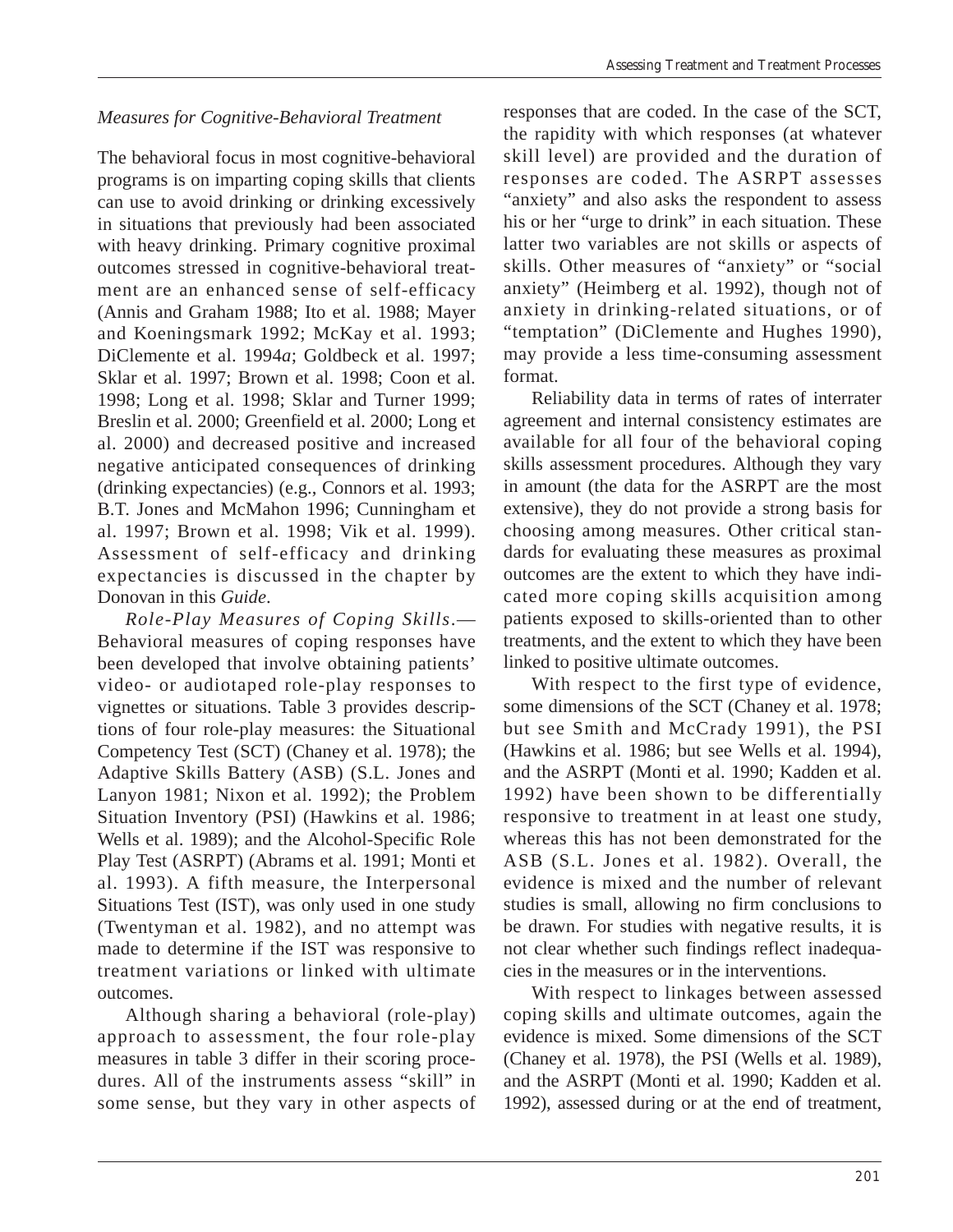#### **Table 3.—Measures of coping responses**

### **Role-Play Measures**

**Measure:** Situational Competency Test (SCT)

**Citation:** Chaney et al. 1978

**Description:** The SCT consists of 16 audiotape-recorded situations that are presented to patients who are asked to respond to each as they would in actual situations. Four situations assess responses in four of the likeliest relapse situations identified by Marlatt (1978): frustration and anger,

interpersonal temptation, negative emotional states, and intrapersonal temptation. Responses are rated on response latency, duration of response, compliance versus assertiveness, and specification of problem-solving behavior.

**Measure:** Adaptive Skills Battery (ASB)

**Citations:** S.L. Jones and Lanyon 1981; Nixon et al. 1992

**Description:** The ASB is another early measure that taps coping skills in five types of situations identified by Miller (1976) as precipitants of drinking: social, such as peer pressure; situational, such as liquor advertisements; cognitive, such as self-derogation; physiological, such as pain; and emotional, such as anger. Patients are asked to describe either their usual or their best conceivable response to each of 30 situations as it is presented in a tape-recorded format. Responses are scored on a 3-point competency scale.

**Measure:** Problem Situation Inventory (PSI)

**Citations:** Hawkins et al. 1986; Wells et al. 1989

**Description:** The PSI consists of 47 situations presented by audiotape. Each situation taps one of five skills: avoiding drug use (5 items), avoiding alcohol use (7 items), coping with relapse (4 items), thinking about consequences (2 items), and general social problem-solving and stress coping (29 items). Responses to the situations are coded in terms of the presence of 21 components (e.g., "provides a reason"). For each situation, the total number of components identified in the response is scored. Bonus points are given for responses that contain additional behavioral components (e.g.,"avoids drug-oriented settings" and "changes topic from drugs to safe subject"). Scores are reduced if the patient provides an aggressive, passive, or poorly executed response.

### **Measure:** Alcohol-Specific Role Play Test (ASRPT)

**Citations:** Abrams et al. 1991; Monti et al. 1993

**Description:** With the ASRPT, a patient role-plays responses to 10 situations—5 interpersonal and 5 intrapersonal in nature. In contrast to the other measures, the ASRPT situations are presented live by a technician speaking from behind a screen. A male and a female confederate are used for the interpersonal situations. Subjects are instructed to respond to each situation as if they were in it and trying not to drink. After each role-play, the respondent rates his or her reactions on 11-point anchored Likert scales with respect to urge to drink, difficulty in dealing with the situation in real life, nervousness or anxiety, and skill. Responses are videotaped and rated for either social skill (for interpersonal situations) or coping skill (for intrapersonal situations), as well as for anxiety. In the study by Monti et al. (1990), responses also were rated for latency and for their effectiveness in preventing a person from drinking (see also Abrams et al. 1991).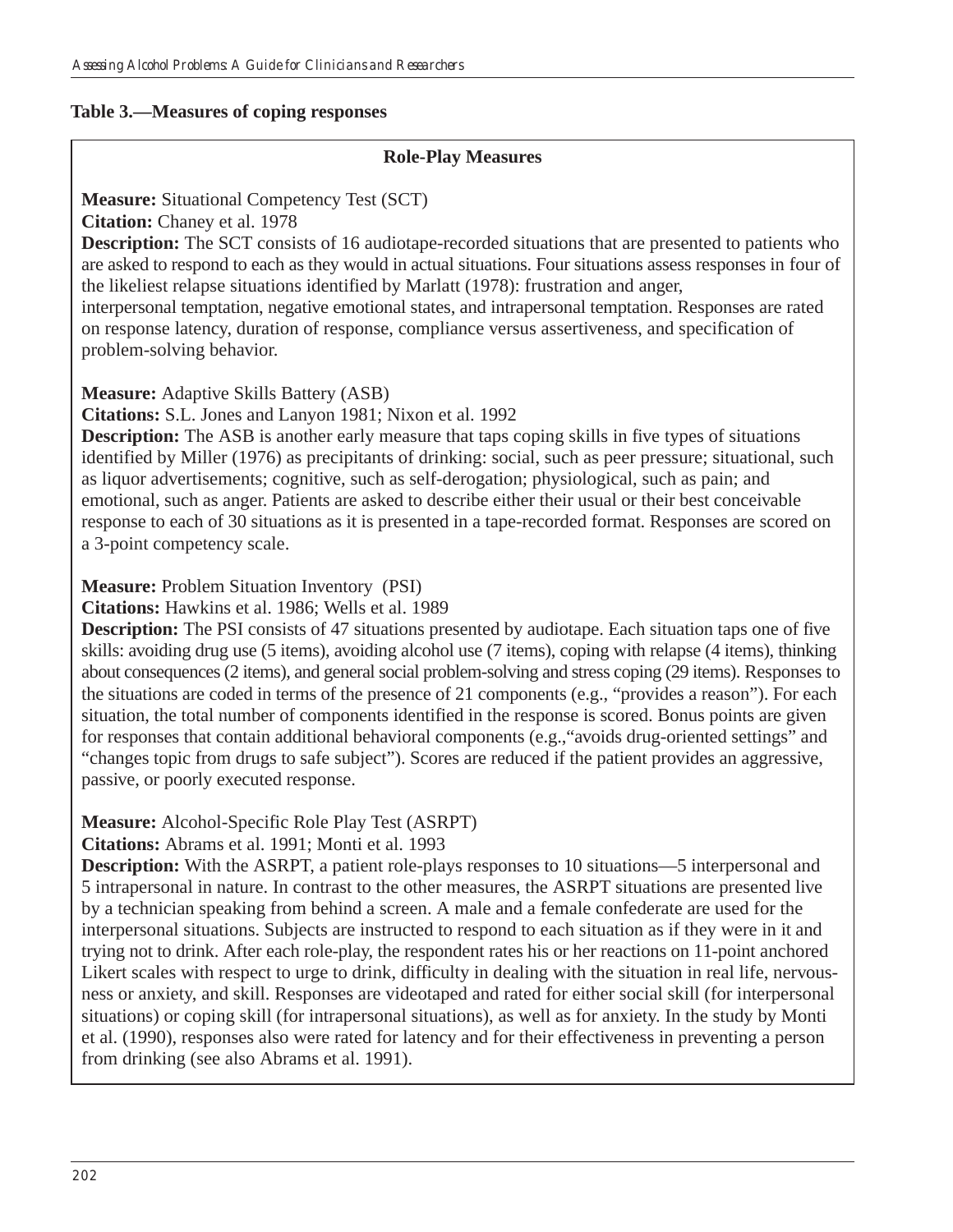### **Table 3.—Measures of coping responses** *(continued)*

### **Pencil-and-Paper Measures**

#### **Measure:** Coping Behaviours Inventory (CBI)

**Citation:** Litman et al. 1979, Litman and Stapleton 1983; Litman et al. 1984; Maisto et al. 2000 **Description:** The CBI initially was a 60-item questionnaire (Litman et al. 1979). In later work (Litman and Stapleton 1983; Litman et al. 1984), a modified version of the CBI was employed, made up of 36 items. A principal components analysis yielded four factors: positive thinking, negative thinking, avoidance/distraction, and seeking social supports. Increases in patients' positive thinking and decreases in avoidance between intake and 6 weeks postdischarge were associated with avoiding relapse at followup 6–15 months later.

**Measure:** Processes of Change Questionnaire (POC)

**Citation:** Snow et al. 1994

**Description:** Building on previous work in the areas of smoking cessation and psychotherapy, the POC assesses process of change with respect to drinking problems. Processes of change "are covert and overt activities and experiences that individuals engage in when they attempt to modify problem behaviors" (Prochaska et al. 1992, p. 1107). As such, they can be conceptualized as coping responses. Initially, 6 items were used to tap each of 11 processes of change (e.g., selfliberation, counter-conditioning, environmental reevaluation). Eight of the 11 POC scales (stimulus control, helping relationships, behavioral management, evaluation, consciousness raising, social liberation, dramatic relief, and substance [medication] usage) were retained after a principal components analysis (30 items, overall). The 4-item substance (medication) usage subscale was unrelated to the other processes and exhibited a high level of kurtosis, so it was dropped in later analyses. Higher order, cognitive (consciousness raising, dramatic relief, evaluation, and social liberation) and behavioral (behavioral management, helping relationships, and stimulus control) processes of change indices were derived using confirmatory factor analysis.

### **Measure:** Adolescent Relapse Coping Questionnaire (ARCQ)

### **Citation:** Myers et al. 1993; Myers and Brown 1996

**Description:** The ARCQ consists of a description of a hypothetical situation that represents high risk for relapse (drugs and alcohol offered at a small social gathering at a friend's house), followed by appraisal questions that ask about self-efficacy for abstinence, perceived difficulty in coping, and importance of remaining abstinent. Coping strategies are assessed by 33 items; 21 are from the Ways of Coping Questionnaire (Folkman and Lazarus 1980), and 12 items were developed based on teenagers' responses to high-risk situations. A components analysis extended (Myers and Brown 1996) indicated three factors: a general cognitive/behavioral problem-solving coping strategies factor on which 12 items loaded, a "self-critical thinking" factor on which 7 items loaded, and an abstinencefocused factor on which 9 items loaded. Coefficient alphas for the three scales ranged from 0.78 to 0.82.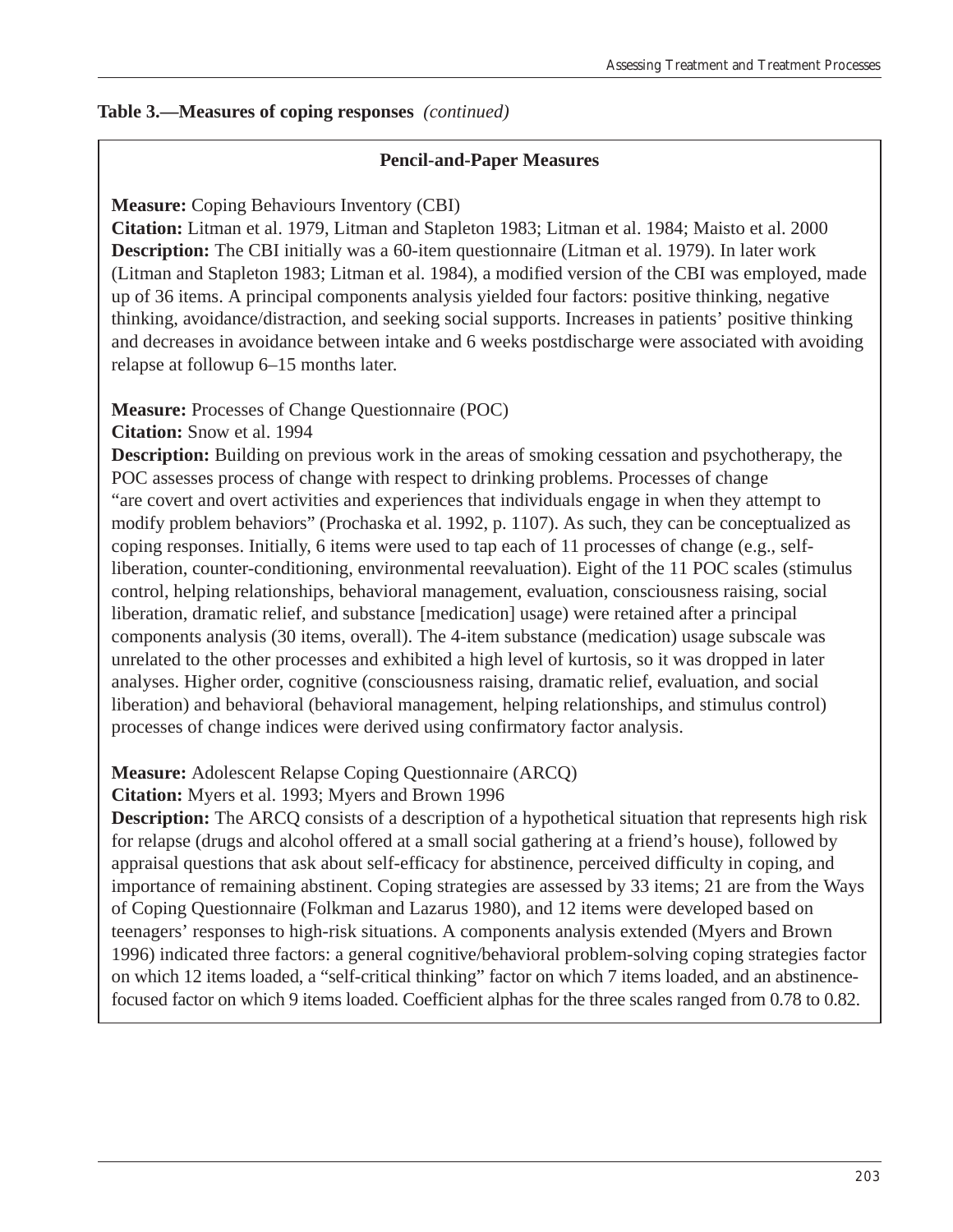have been linked with drinking behavior at followup. On the ASB, both usual and best responses were rated as more skillful among persons who were seen as having better outcomes at a 1-year followup (S.L. Jones and Lanyon 1981). Unfortunately, the ASB was administered at followup, rather than during or at the end of treatment, so the relationships of ASB scores to outcome may reflect common method variance. In any event, they do not indicate *predictive* validity (see also Rosenberg's [1983] analyses of SCT responses).

The role-play measures combine situations that, although thought to be relapse-inducing, do not directly mention alcohol, with situations that directly involve alcohol use. For example, only 6 of the 10 ASRPT situations directly involve alcohol; 4 of the SCT situations directly assess drink refusal (Smith and McCrady 1991). Responses to ASB situations that mentioned drinking  $(n = 8)$ , as well as those that did not  $(n = 1)$ 22), were related to outcome. The correlation for the drinking-related situations was stronger, but not significantly so (S.L. Jones and Lanyon 1981). On the PSI, Wells et al. (1989) found that whereas general social/problem-solving skills among residents soon to be released from a therapeutic community program showed no relationship, specific alcohol-related skills were linked to reduced substance use 9 months later. However, among patients who had experienced a lapse, general skills appeared to "assist subjects to arrest lapses through problem solving or seeking support before they become extensive relapses" (Wells et al. 1989, p. 18). Thus, although general skills may play a role in limiting lapses, it appears that specific alcohol-related skills play a more important role in lowering the risk of any drinking. To reduce assessment time, some researchers/clinicians may wish to limit role-plays to only those situations involving alcohol.

*Pencil-and-Paper Measures of Coping Skills*.— Role-play measures of coping responses are relatively inconvenient to administer, time-consuming, and somewhat expensive to score. Pencil-and-paper measures of coping skills, although presumably not having the same level of ecological validity as roleplay measures, are convenient (they can be administered in a followup interview or as part of a selfadministered questionnaire), are relatively inexpensive, and can tap both cognitive and behavioral coping methods. Three such measures are described in table 3: the Coping Behaviours Inventory (CBI) (Litman et al. 1979; Litman and Stapleton 1983; Litman et al. 1984; Maisto et al. 2000); the Processes of Change Questionnaire (POC) (Snow et al. 1994); and the Adolescent Relapse Coping Questionnaire (ARCQ) (Myers et al. 1993; Myers and Brown 1996).

Ito et al. (1988) administered the CBI at pretreatment, posttreatment, and followup to patients exposed to either interpersonal therapy or relapse prevention training. Cognitive coping scores (positive and negative thinking) increased from pre- to posttreatment significantly in each of the two treatment groups. Behavioral coping (avoidance and distraction/substitution) increased pre- to posttreatment for the overall sample; the increase was significant for the interpersonal therapy group, but not for the relapse prevention group. When the two treatment groups were combined, cognitive coping methods were associated with abstinence at a 6-month followup, but not with three other drinking-related outcome variables (Ito and Donovan 1990). (For another study using the CBI, see Shaw et al. 1990.)

With the POC, Snow et al. (1994) found that the use of more cognitive and behavioral approaches was correlated with a greater length of sobriety among former problem drinkers. Persons currently involved in AA indicated greater use of helping relationships, stimulus control, and behavior management in comparison with persons who had never been in AA or had only been involved in the past. Current and past AA members reported greater use of consciousness-raising than did persons who had never attended AA meetings. The POC is a promising instrument in need of further investigation. In particular, its validity should be examined by determining the responsiveness of particular processes to specific forms of treatment and by linking changes in processes to drinking behavior at followup.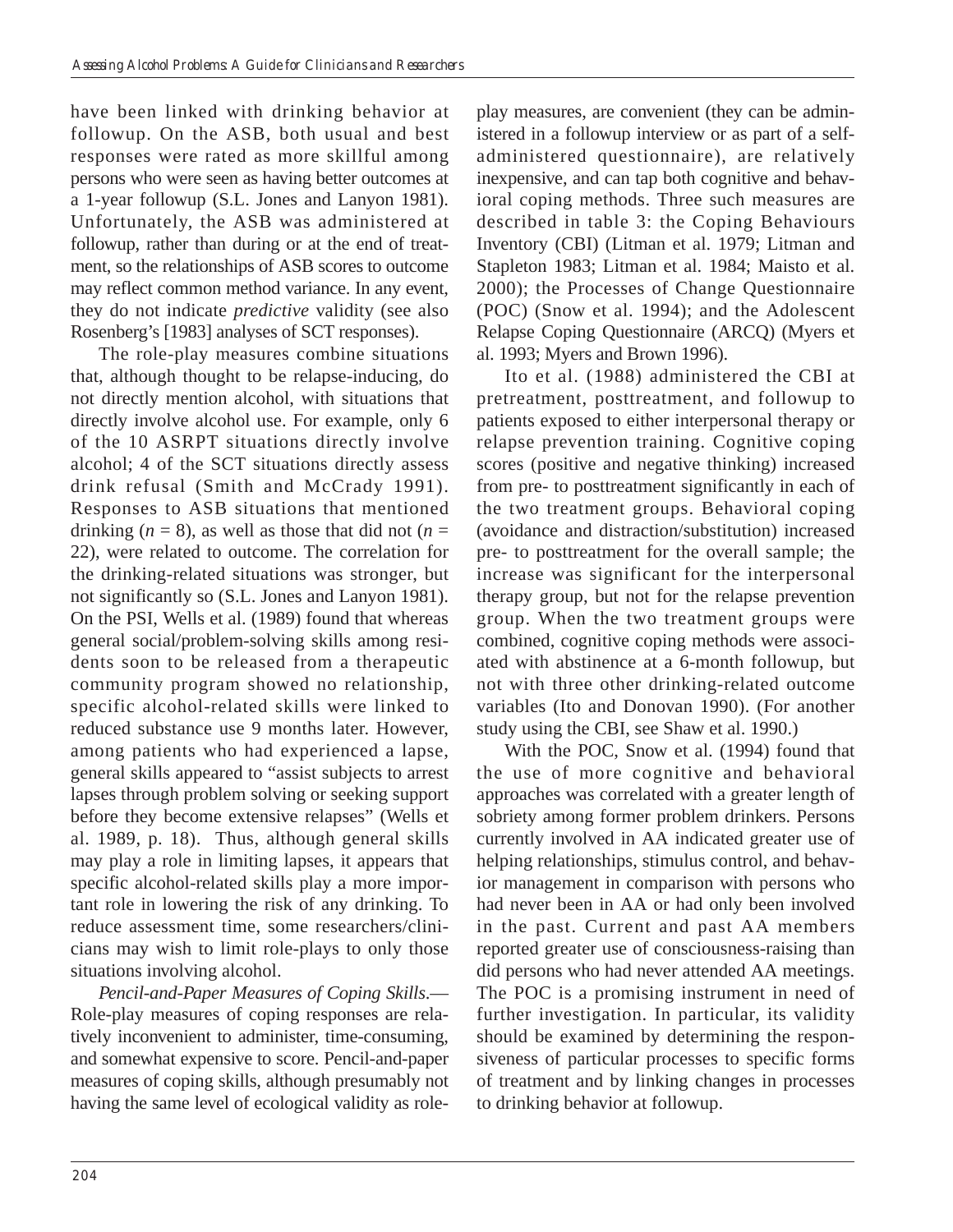Myers and Brown (1996) related scores on the ARCQ to the 1-year outcomes of 136 adolescents who had received inpatient substance abuse treatment. The ARCQ abstinence-focused coping factor was linked to reduced alcohol and other drug use during the followup year. In an earlier study (Myers et al. 1993), somewhat different ARCQ subscales predicted adolescents' outcome following inpatient substance abuse treatment. On the other hand, although Kelly et al. (2000) observed a significant relationship between adolescents' AA attendance during the first 3 months after inpatient substance abuse treatment and abstinence-focused coping assessed at the 3 month followup, they found no significant relationship between 3-month abstinence-focused coping and substance use assessed at a 6-month followup. As with the POC, more research is needed to determine the extent to which the ARCQ taps differential treatment response and is a predictor of treatment outcome.

Overall, although considerable research has been conducted on coping skills as proximal outcomes of cognitive-behavioral treatment, Morgenstern and Longabaugh (2000; see also Longabaugh and Morgenstern 1999) noted that there is relatively little research linking coping skills acquisition during treatment to posttreatment alcohol consumption, regardless of whether role-play or questionnaire measures are used. Whether these results reflect the conceptual inadequacy of the cognitive-behavioral treatment model or the psychometric inadequacy of current measures of coping skills remains to be determined.

### *Measures for Disease Model/12-Step Treatment*

To the extent that traditional treatment programs encourage patients to become involved in 12-step groups in their communities, involvement in AA, NA, and Cocaine Anonymous can be considered a proximal outcome of traditional treatment (for studies of 12-step groups, portions of these same measures would be conceptualized as measures of treatment involvement [panel VI in figure 1]).

Most of these instruments have been developed for research purposes, but they also can be used to track patients' clinical progress. One measure, the Questionnaire of Twelve-Step Completion (Gorski 1990) was developed solely to allow 12-step group members or clinicians to track 12-step involvement; it is not reviewed here. An overview of many of these measures was provided by Allen (2000).

Table 4 describes seven measures of 12-step/AA treatment involvement: the Alcoholics Anonymous Involvement (AAI) Scale (Tonigan et al. 1996); the Steps Questionnaire (Gilbert 1991); the Spirituality Questionnaire (S. Carroll 1993); the Brown-Peterson Recovery Progress Inventory (B-PRPI) (Brown and Peterson 1991); the Self-Help Group Participation Scale and the Adoption of Self-Help Group Beliefs Scale (McKay et al. 1994); and the Alcoholics Anonymous Affiliation Scale (AAAS) (Humphreys et al. 1998). For the most part, no data are available indicating that the measures reviewed in table 4 are *differentially*  responsive to 12-step-oriented treatment (although such a differential response seems likely given the 12-step specificity of these measures). Likewise, few findings are available that link scores on these measures to positive ultimate outcomes.

The measures have several problems that should be addressed. The AAI Scale, Spirituality Questionnaire, B-PRPI, and Self-Help Group Participation and Adoption of Self-Help Group Beliefs measures have only positively worded (or frequency of attendance) items and are thus vulnerable to an acquiescence response set. Some of the Steps Questionnaire items (e.g., "I am at the end of my rope because of my drinking," "My life has become unmanageable because of alcohol," "I cannot control my use of alcohol") are appropriate for an initial assessment of deficits, but, given the 12-step orientation toward surrender, seem ambiguous with respect to the assessment of improvement. Would an individual who has experienced 12 months of abstinence be expected to respond "yes" or "no" to such items? The Spirituality Questionnaire and B-PRPI mix items that tap behaviors (e.g., "read AA literature or other spiritual literature") or beliefs (e.g., "I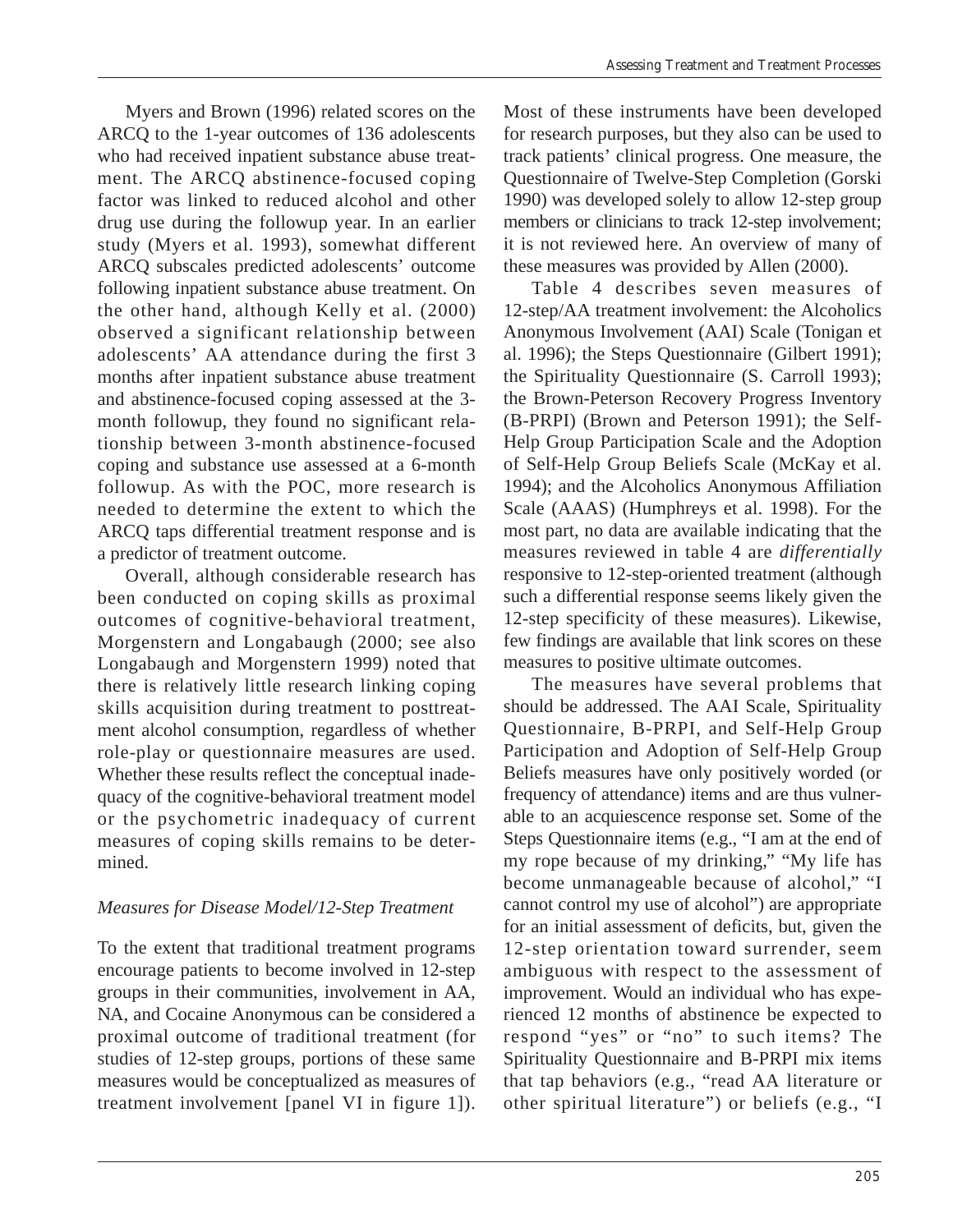### **TABLE 4.—Measures of 12-step/Alcoholics Anonymous (AA) involvement**

#### **Measure**: Alcoholics Anonymous Involvement (AAI) Scale **Citation**: Tonigan et al. 1996

**Description**: The AAI is a 13-item self-administered questionnaire that assesses the respondent's commitment to AA and the extent of his or her "working" the program. Items tap attending AA meetings (including "90 meetings in 90 days"), having a sponsor, being a sponsor, celebrating an AA sobriety birthday, working each of the 12 steps, and having had a spiritual awakening. Two of the items are not used in calculating the overall AAI score, but assess 12-step exposure during treatment. Psychometric analyses were conducted using data from a sample of 1,726 participants in Project MATCH. A factor analysis yielded two factors that accounted for 49% of item variance: Attendance (accounting for 40% of the variance) and Involvement (accounting for 9% of the variance). Scores on the two factors correlated 0.64. The Cronbach alpha was 0.85 for the total AAI scale; it also was 0.85 for the Attendance subscale and 0.77 for the Involvement subscale. Test-retest correlations for the AAI and its subscales in a subsample of 76 persons who completed the AAI twice, 2 days apart, were 0.98 or 0.99.

### **Measure**: Steps Questionnaire

#### **Citation**: Gilbert 1991

**Description**: The Steps Questionnaire consists of 42 items that measure attitudes and beliefs related to the first 3 of AA's 12 steps. A principal components analysis identified 23 items loading on three factors: Powerlessness, Higher Power, and Surrender. These three factors accounted for 59% of the total item variance. Only during-treatment Powerlessness predicted days sober at a 3-month followup (the only one out of 12 correlations that was significant). Gilbert (1991) also developed a second approach to scoring the Steps Questionnaire. To examine steps as a linear, hierarchical process, a Rasch analysis (similar to a Guttman scaling procedure) was conducted. Based on the results, 5 items were selected for each step. The 15-item Rasch analysis scale had a Cronbach alpha of 0.64.

### **Measure**: Spirituality Questionnaire

### **Citation**: S. Carroll 1993

**Description**: The 38 items in the Spirituality Questionnaire focus on involvement in Steps 11 (prayer and meditation) and 12 (helping other alcoholics). Coefficient alphas were 0.78 for the Step 11 subscale, 0.59 for the Step 12 subscale, and 0.78 for overall scores. Given the large number of items in each subscale, the low alphas suggest more than one construct is assessed by each. The Step 11 measure was significantly correlated with an increased sense of purpose in life and with length of sobriety in a sample of 100 AA members whose length of sobriety ranged from 7 days to 33 years (median of 3 years).

### **Measure**: Brown-Peterson Recovery Progress Inventory (B-PRPI)

### **Citation**: Brown and Peterson 1991

**Description**: The B-PRPI is a 53-item measure of behaviors, beliefs, and attitudes that is intended to assess a person's progress in a 12-step recovery program. Internal consistency reliabilities were 0.85 or higher. Length of sobriety was not related to total scores in an initial sample of 25 persons involved in the item development process. However, in a sample of 15 persons in outpatient treatment from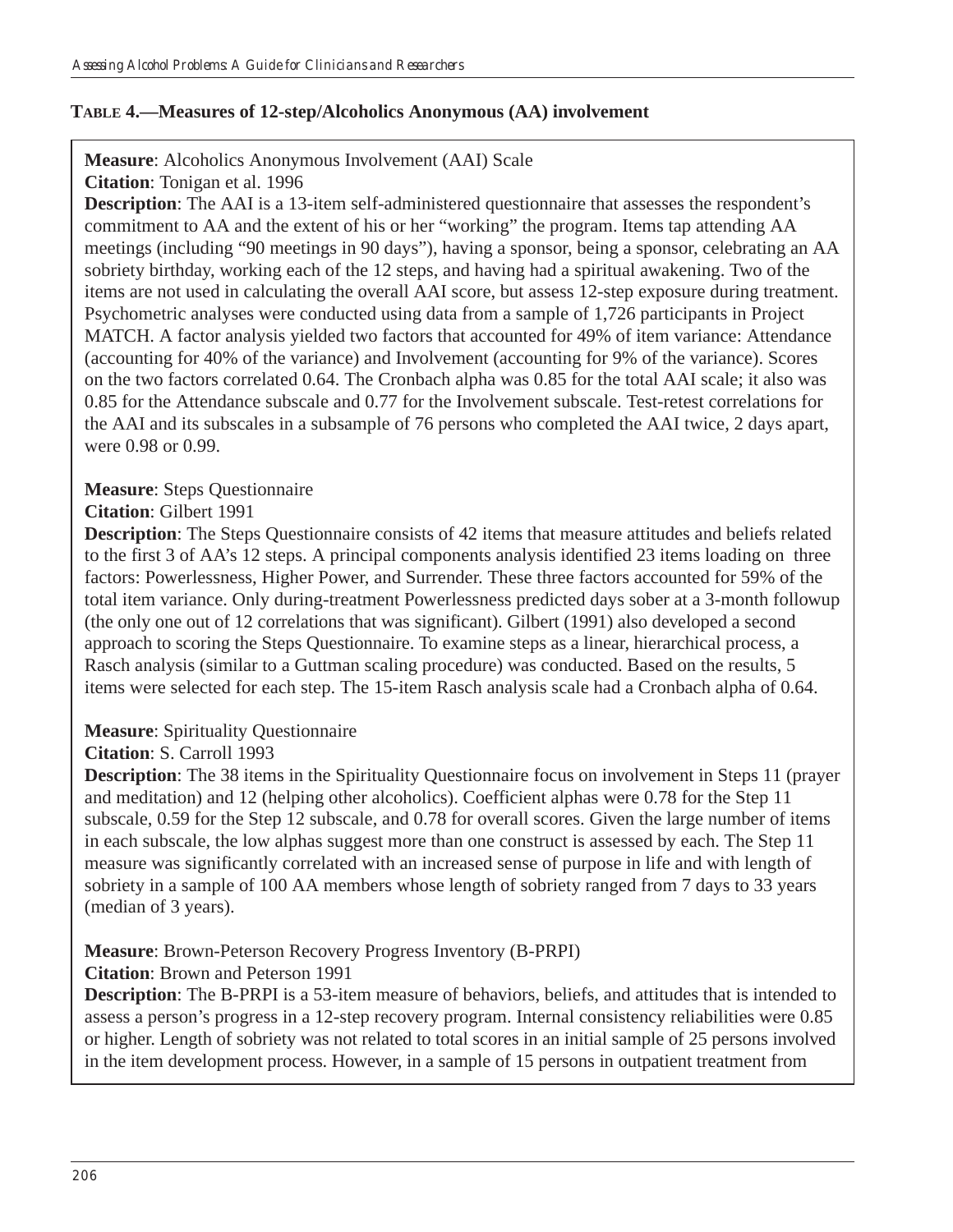### **TABLE 4.—Measures of 12-step/Alcoholics Anonymous (AA) involvement** *(continued)*

several 12-step–oriented programs, B-PRPI scores increased substantially pre- to posttreatment. Changes on the B-PRPI also were associated with changes in depression, hopelessness, self-concept, and other personality variables in directions that the authors report as supporting the criterion validity of the B-PRPI. In a more recent study, Carter (1998) compared 33 persons with alcohol/drug use disorders who had been in recovery for more than a year (mean 6.04 years) with 30 individuals who had a history of relapses and less than 1 year of recovery (mean 45 days). The former group scored significantly higher on the B-PRPI than the latter. Results are clouded, however, by differences between the groups on demographic characteristics and psychiatric diagnoses.

### **Measure**: Self-Help Group Participation Scale; Adoption of Self-Help Group Beliefs Scale **Citation**: McKay et al. 1994

**Description**: The 8-item Self-Help Group Participation Scale and the 4-item Adoption of Self-Help Group Beliefs Scale were used by McKay et al. (1994) to assess self-help group involvement. The internal consistency reliability estimates for the participation measure were 0.87 or higher at posttreatment and two followup points; coefficient alphas for the beliefs measure were 0.72–0.75. Endorsement of self-help group beliefs at the end of treatment was not associated with self-help participation following treatment. However, self-help group participation while in treatment was positively related to posttreatment participation in AA and Narcotics Anonymous. Neither measure assessed at treatment termination was associated with alcohol or cocaine use at followup, but posttreatment self-help participation was linked to positive outcomes (McKay et al. 1994).

### **Measure**: Alcoholics Anonymous Affiliation Scale (AAAS)

**Citation**: Humphreys et al. 1998

**Description**: The AAAS is a 9-item scale that assesses attendance at AA meetings, having a sponsor, and reading AA literature. A factor analysis indicated a unidimensional scale, and internal consistency estimates of reliability were high (0.85 and 0.84 in treatment and community samples, respectively). Validity of the scale was suggested by higher scores for persons in treatment relative to individuals with alcohol problems in the community, and by persons in inpatient alcohol treatment scoring higher on it than persons in outpatient treatment (Humphreys et al. 1998).

believe in a power greater than myself") with possible outcomes (e.g., "peace of mind" and even "abstinence or freedom from dependency"). The AAI Scale includes two items that refer to outcomes—having celebrated an AA sobriety birthday and having experienced a spiritual awakening. The utility of these scales for clinical monitoring and process analyses would be enhanced if their conceptual content was purified and separate subscales developed to assess actions, beliefs, and outcomes.

### *Broader Assessment of Traditional Treatment Processes*

Morgenstern and his colleagues (1996) developed a self-report inventory to assess seven proximal outcomes in programs using a "traditional chemical dependency treatment" (TCDT) approach. Measures of proximal outcomes specific to TCDT include acknowledgment of powerlessness over substance use (Powerlessness—6 items) and Belief in a Higher Power (7 items), using items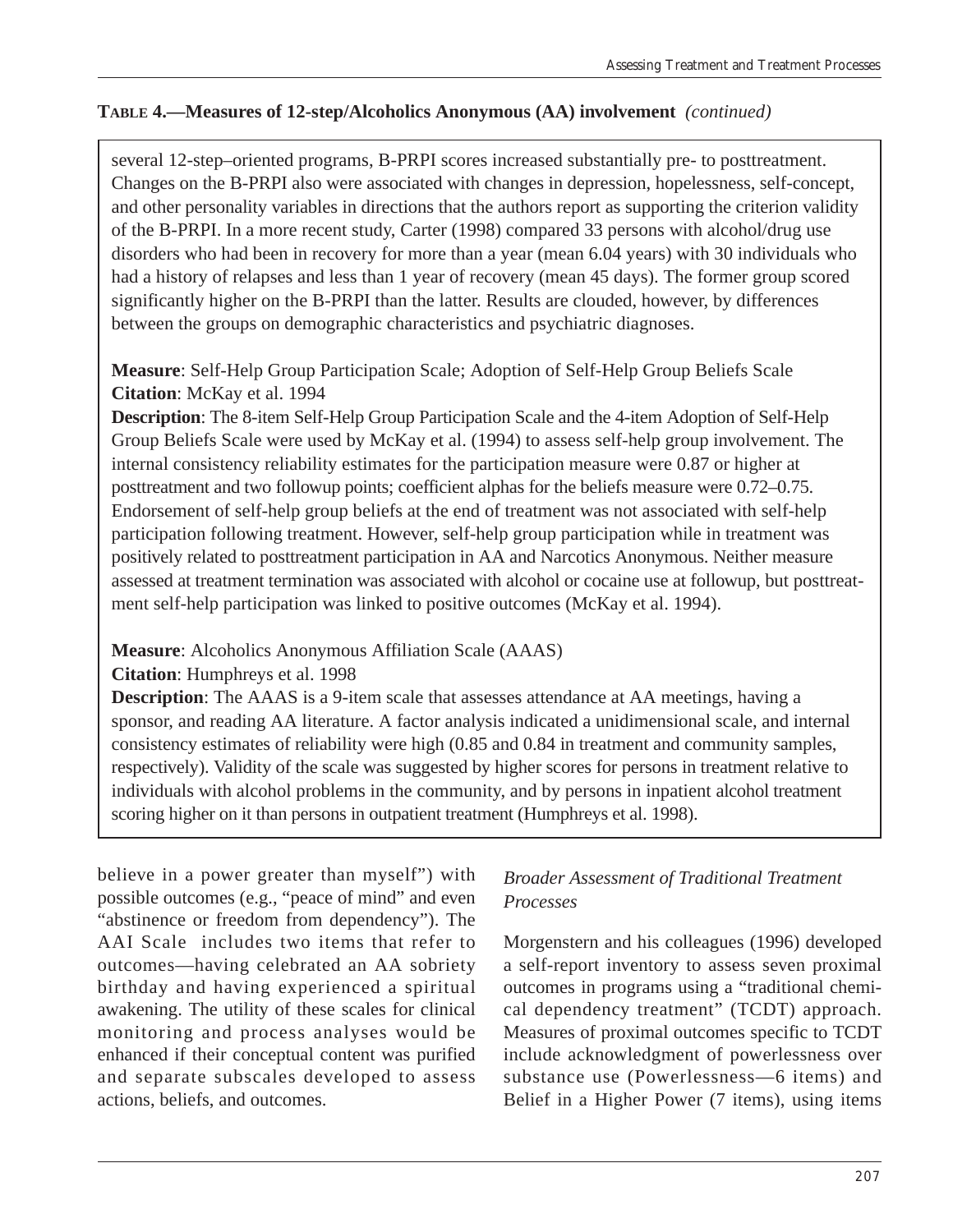from the Steps Questionnaire (Gilbert 1991). Other specific TCDT subscales assess commitment to affiliate with AA or NA (6 items), acknowledgment of having a disease of alcoholism or addiction (Disease Attribution—5 items), and beliefs that slips will inevitably lead to a full-blown relapse (Abstinence Violation Effect—5 items). The final two subscales assess commitment to lifetime abstinence (5 items) and intentions to avoid substance-related cues and situations that might lead to relapse (4 items), proximal outcomes viewed as common to TCDT and other treatment approaches. Coefficient alphas for the seven subscales ranged from 0.77 (Powerlessness and Abstinence Violation Effect) to 0.91 (Belief in a Higher Power). Validity data were presented in the form of correlations with counselor ratings. In addition, having had prior treatment was significantly associated with stronger Disease Attribution and Intention To Avoid High-Risk Situations.

Scores on the proximal outcome measures conceptualized as specific to TCDT increased significantly but moderately during treatment. However, scores on the common proximal outcomes (Commitment to Abstinence and Intention To Avoid High-Risk Situations) did not change significantly during treatment. Length of stay in treatment was unrelated to changes in either TCDT-specific or the general measures. Common, but not TCDT-specific, proximal outcomes were associated with avoiding relapse during the first month following treatment. However, among relapsers, commitment to affiliate with AA/NA and belief in a higher power were negatively related to the total number of days drinking (Morgenstern et al. 1996).

Finney et al. (1998) examined during-treatment change on traditional 12-step proximal outcomes (proximal outcomes associated with cognitive-behavioral treatment also were assessed). Patients received treatment in 12-step, cognitive-behavioral, or eclectic VA inpatient substance abuse programs. Patients in all three types of programs significantly improved on most of the proximal outcomes (disease model beliefs, acceptance of an alcoholic or addict identity, commitment to an abstinence treatment goal, attendance at 12-step group meetings, number of 12-step group friends, reading 12-step materials, and number of steps taken). Patients who stayed in inpatient treatment longer tended to make more change on at least some proximal outcomes, although in most cases those relationships were only modest in magnitude. As expected, 12-step patients improved more than cognitive-behavioral patients on all of the 12-step proximal outcomes, except in number of steps taken. With respect to the proximal outcomes focused on in cognitivebehavioral treatment, however, cognitive-behavioral patients made no greater change, and on three proximal outcomes, made less change, than did 12-step patients.

As a next step, Finney et al. (1999) examined the predictive and cross-sectional relationships of proximal to 1-year outcomes. To be able to focus on more general proximal outcome indices and reduce the number of analyses, they developed composites that combined cognitive or behavioral proximal outcomes associated with 12-step or cognitive-behavioral treatment. The relationships of greatest interest in testing the adequacy of these two treatment models were those between proximal outcomes assessed at treatment discharge and substance use outcomes at 1-year followup. None of the correlations for the 12-step cognition or behavior composites, assessed at discharge, accounted for more than 1 percent of the variance in 1-year abstinence. Overall, the findings were similar to those of prior studies that generally have found weak to modest predictive relationships with substance use outcomes for such proximal outcomes as 12-step involvement.

### **SUMMARY AND CONCLUSION**

This review is not exhaustive. For example, it does not address general group processes in alcoholism treatment (for a review of instruments, see Beutler et al. 1993; see also Moos 1986*a*; Moos et al. 1993), instruments to assess the quality of work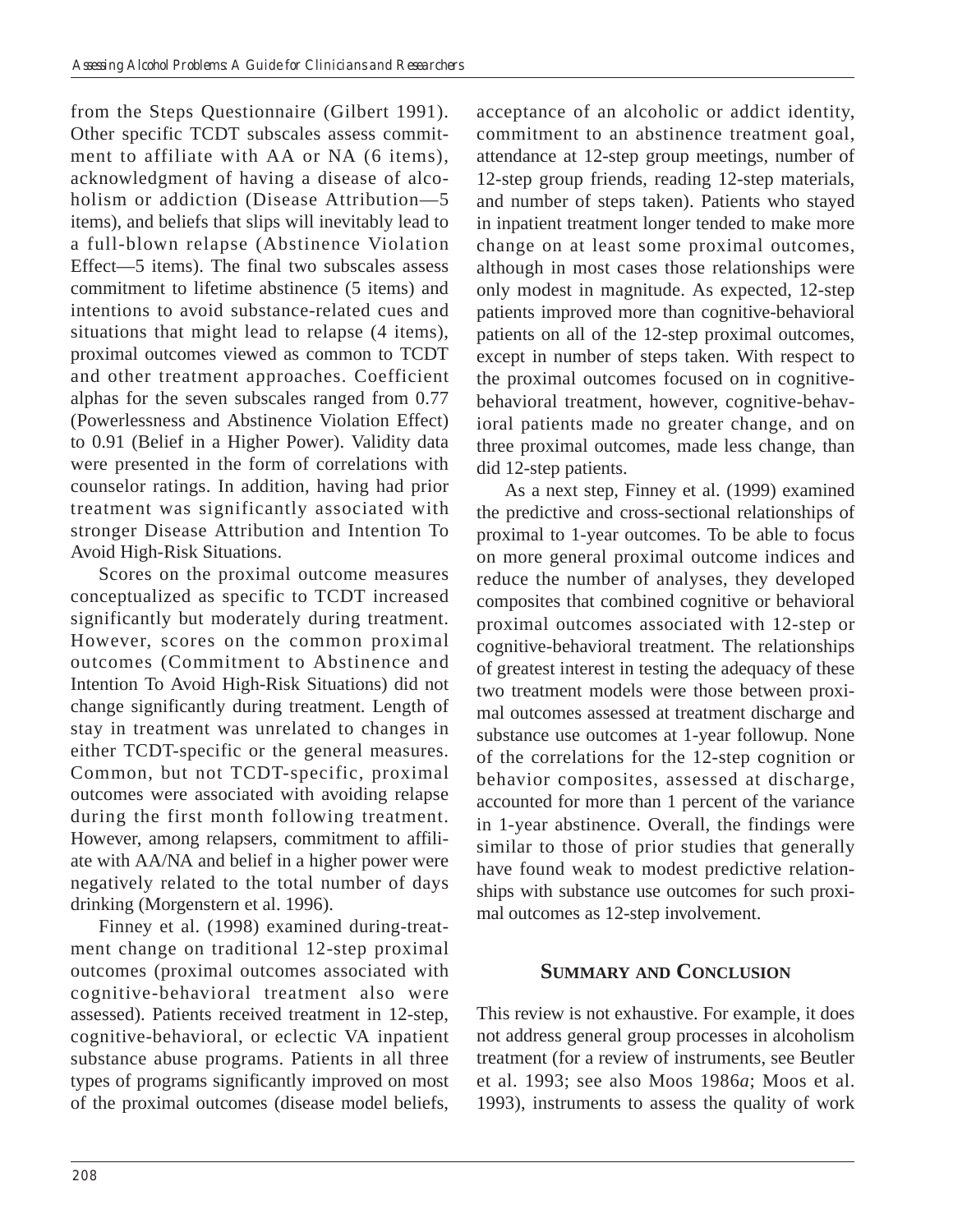environments for treatment staff (e.g., Moos 1986*b*), or treatment costs. Nevertheless, the review points to a few established and a number of promising instruments for assessing treatment and treatment processes in the alcohol field.

Overall, many of the measures reviewed have only minimal psychometric data available and have been used in only a limited number of studies (in some cases, only one). Additional research is needed to more accurately gauge their reliability and validity. For the proximal outcome variable measures that were reviewed, more research is needed to establish their responsiveness to different treatment approaches and their linkage to ultimate outcome variables.

New measures of treatment and treatment processes also should be developed. Better conceptualization of treatment processes should be a precursor to the development of those instruments, so that variables of the greatest relevance are focused upon. For example, disulfiram implants, although not used in the United States, are a treatment modality with more evidence of effectiveness than oral disulfiram (Holder et al. 1991; Finney and Monahan 1996). Disulfiram implants have proved effective even though it has been shown repeatedly in serum assays that an "active ingredient" is not present and they do not produce an effective dosage level (Johnsen et al. 1987). However, the most relevant proximal outcome variable in disulfiram treatment, as well as other antidipsotropics, is a psychological "mechanism of change"—anticipation or expectancy of a negative reaction if alcohol is consumed. Such expectancies (in addition to assays) should be examined to evaluate the full implementation of disulfiram treatment and to explore the process through which disulfiram may exert its effects. Treatment researchers and providers can use various "conceptual heuristics" (McClintock 1990) to develop better models of the treatment processes they are assessing or attempting to influence.

Additional efforts to improve the assessment of alcohol treatment and treatment processes would be well placed. They can help improve the provision

and monitoring of patient care, as well as enhance the ability of research to identify more effective forms of treatment, how they work, and for whom particular types of treatment are indicated.

#### **ACKNOWLEDGMENTS**

This research was supported by the VA Mental Health Strategic Healthcare Group and the VA Health Services Research and Development Service, and by NIAAA grant AA08689. I thank Rudolf Moos, James McKay, and Linda Sobell for their comments on an earlier version of this chapter, and Steve Maisto and Linda Sobell for their comments on the current version. The views expressed in this chapter represent those of the author and do not necessarily represent those of the Department of Veterans Affairs.

#### **REFERENCES**

- Abrams, D.B.; Binkoff, J.A.; Zwick, W.R.; Liepman, M.R.; Nirenberg, T.D.; Munroe, S.M.; and Monti, P.M. Alcohol abusers' and social drinkers' responses to alcohol-relevant and general situations. *J Stud Alcohol* 52: 409–414, 1991.
- Allen, J.P. Measuring treatment process variables in Alcoholics Anonymous. *J Subst Abuse Treat* 18:227–230, 2000.
- Alterman, A.I.; McLellan, A.T.; and Shiffman R.B. Do substance abuse patients with more psychopathology receive more treatment? *J Nerv Ment Dis* 181:576–582, 1993.
- Alterman, A.I.; Shen, Q.; Merrill, J.C.; McLellan, A.T.; Durell, J.; and McKay, J.R. Treatment services received by Supplemental Security Income drug and alcoholic clients. *J Subst Abuse Treat* 18:209–215, 2000.
- Annis, H.M., and Graham, J.M. *Situational Confidence Questionnaire (SCQ-39) User's Guide*. Toronto: Addiction Research Foundation, 1988.
- Bale, R.N.; Zarcone, V.P.; Van Stone, W.W.; Kuldau, J.M.; Engelsing, T.M.J.; and Elashoff,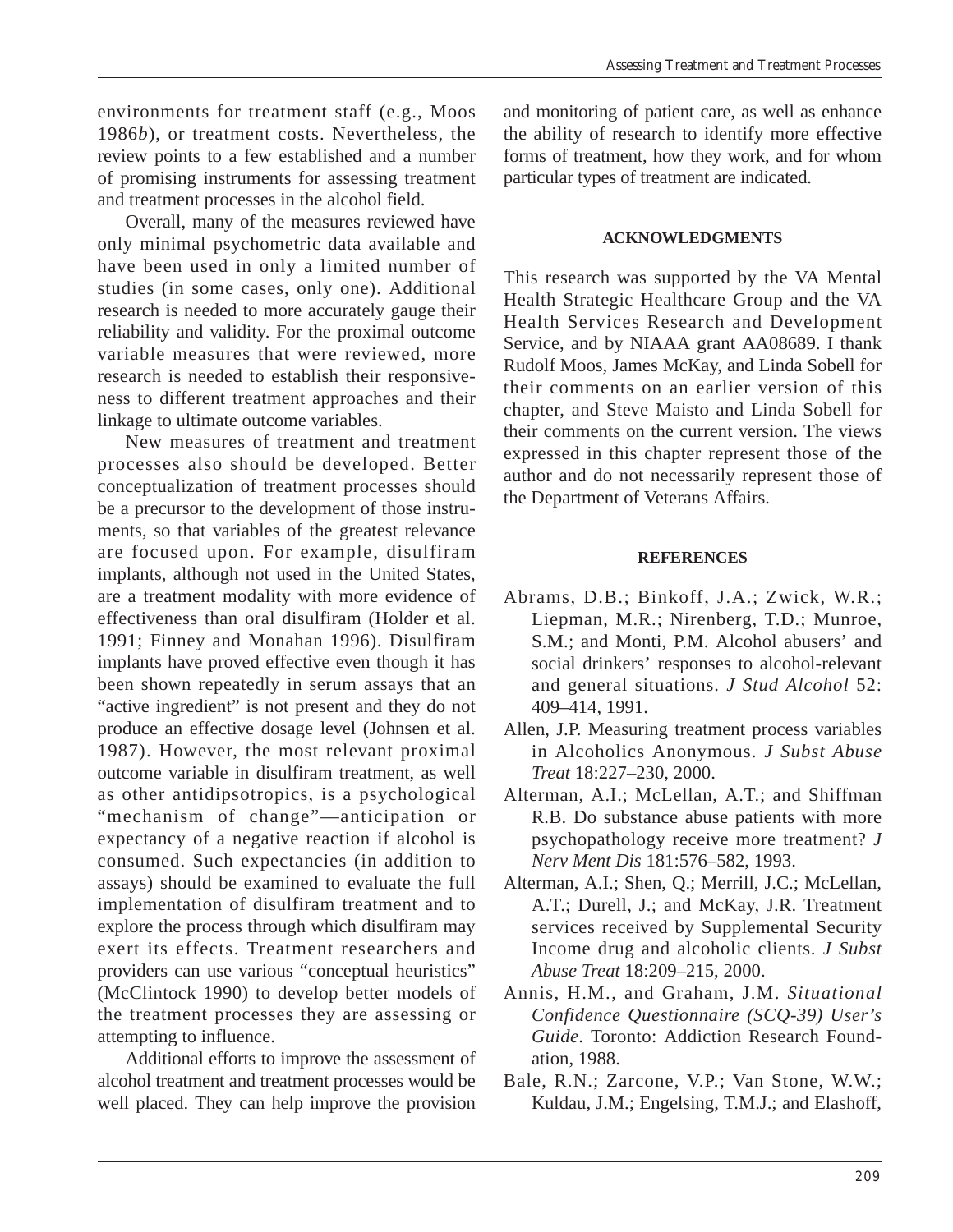R.M. Three therapeutic communities: A prospective controlled study of narcotic addiction treatment: Process and two year follow-up results. *Arch Gen Psychiatry* 41:185–191, 1984.

- Barber, J.P.; Mercer, D.; Krakauer, I.; and Calvo, N. Development of an adherence/competence rating scale for individual drug counseling. *Drug Alcohol Depend* 43:125–132, 1996.
- Belding, M.A.; Iguchi, M.Y.; Morral, A.R.; and McLellan, A.T. Assessing the helping alliance and its impact in the treatment of opiate dependence. *Drug Alcohol Depend*  48(1):51–59, 1997.
- Bell, M.D. Three therapeutic communities for drug abusers: Differences in treatment environments. *Int J Addict* 20:1523–1531, 1985.
- Beutler, L.E.; Crago, M.; and Arizmendi, T.G. Therapist variables in psychotherapy process and outcome. In: Garfield, S.L., and Bergin, A.E., eds. *Handbook of Psychotherapy and Behavior Change*. 3d ed. New York: John Wiley & Sons, 1986. pp. 257–310.
- Beutler, L.E.; Jovanovic, J.; and Williams, R.E. Process research perspectives in Alcoholics Anonymous: Measurement of process variables. In: McCrady, B.S., and Miller, W.R., eds. *Research on Alcoholics Anonymous: Opportunities and Alternatives*. New Brunswick, NJ: Rutgers Center of Alcohol Studies, 1993. pp. 357–377.
- Bliss, F. H.; Moos, R.H.; and Bromet, E.J. Monitoring change in community-oriented treatment programs. *J Community Psychol*  4:315–326, 1976.
- Borkman, T. A comparison of social model and clinical model services. In: Shaw, S., and Borkman, T., eds. *Social Model Recovery: An Environmental Approach*. Burbank, CA: Bridge Focus, 1990. pp. 45–52.
- Breslin, F.C.; Sobell, L.C.; Sobell, M.B.; and Agrawal, S. A comparison of a brief and long version of the Situational Confidence Questionnaire. *Behav Res Ther* 38(12):1211– 1220, 2000.
- Broome, K.M.; Simpson, D.D.; and Joe, G.W. Patient and program attributes related to treatment process indicators in DATOS. *Drug Alcohol Depend* 57(2):127–137, 1999.
- Brown, H.P., and Peterson, J.H. Assessing spirituality in addiction treatment and follow-up: Development of the Brown-Peterson Recovery Process Inventory (B-PRPI). *Alcohol Treat Q*  8:21–50, 1991.
- Brown, S.A.; Carrello, P.D.; Vik, P.W.; and Porter, R.J. Change in alcohol effect and self-efficacy expectancies during addiction treatment. *Subst Abuse* 19:155–167, 1998.
- Carise, D.; McLellan, A.T.; Gifford, L.S.; and Kleber, H. Developing a national addiction treatment information system. An introduction to the Drug Evaluation Network System. *J Subst Abuse Treat* 17:67–77, 1999.
- Carise, D.; McLellan, A.T.; Gifford, L.S.; and Kleber, H. Development of a "treatment program" descriptor: The Addiction Treatment Inventory. *Subst Use Misuse* 35:1797–1818, 2000.
- Carroll, K.M. Manual-guided psychosocial treatment: A new virtual requirement for pharmacotherapy trials? *Arch Gen Psychiatry* 54:923– 928, 1997.
- Carroll, K.M.; Nich, C.; and Rounsaville, B.J. Contribution of the therapeutic alliance to outcome in active versus control psychotherapies. *J Consult Clin Psychol* 65:510–514, 1997.
- Carroll, K.M.; Connors, G.J.; Cooney, N.L.; DiClemente, C.C.; Donovan, D.M.; Kadden, R.R.; Longabaugh, R.L.; Rounsaville, B.J.; Wirtz, P.W.; and Zweben, A. Internal validity of Project MATCH treatments: Discriminability and integrity. *J Consult Clin Psychol*  66:290–303, 1998*a*.
- Carroll, K.M.; Nich, C.; and Rounsaville, B.J. Utility of therapist session checklists to monitor delivery of coping skills treatment for cocaine abusers. *Psychother Res* 8:307–320, 1998*b*.
- Carroll, K.M.; Nich, C.; Sifry, R.L.; Nuro, K.F.; Frankforter, T.L.; Ball, S.A.; Fenton, L.; and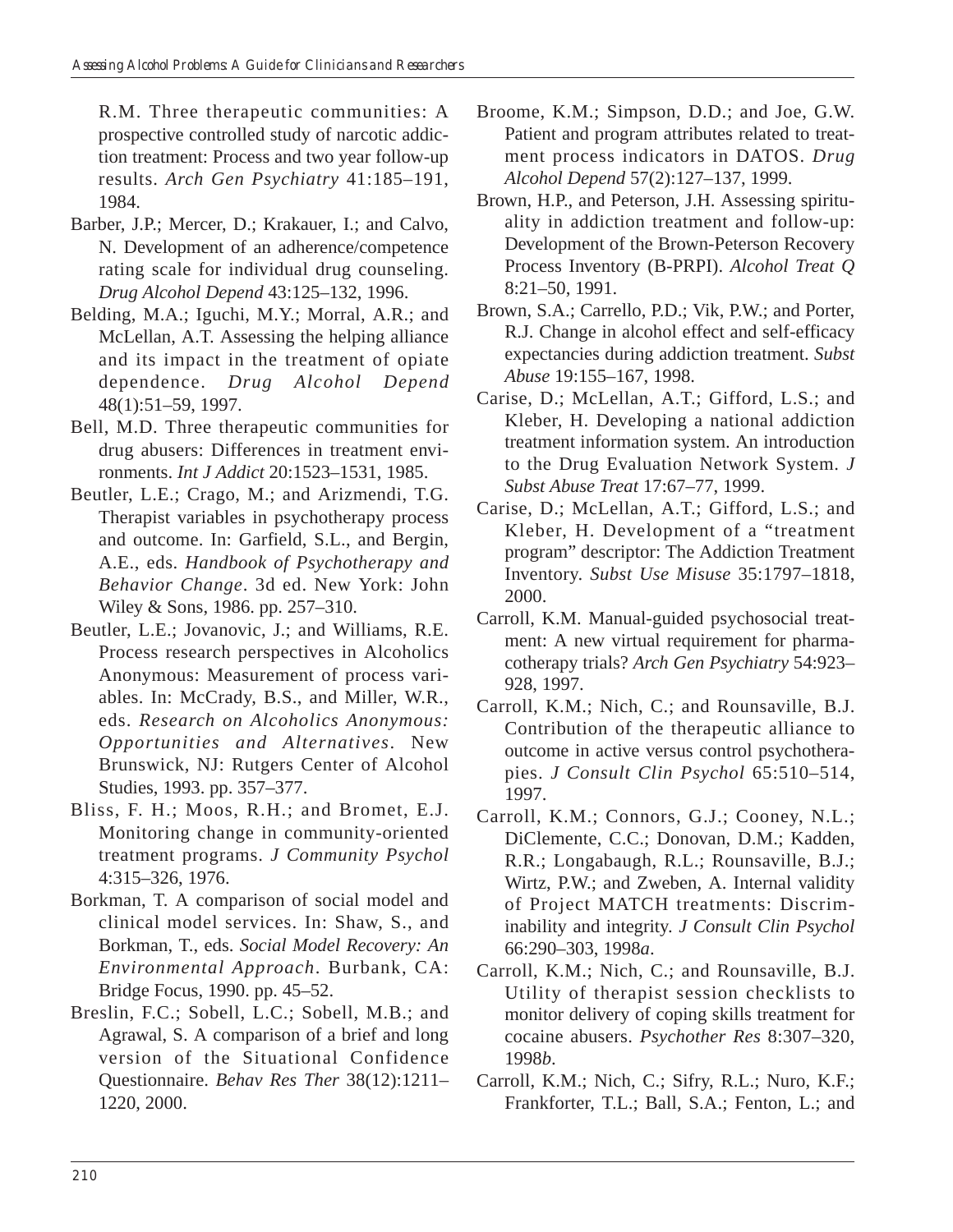Rounsaville, B.J. A general system for evaluating therapist adherence and competence in psychotherapy research in the addictions. *Drug Alcohol Depend* 57(3):225–238, 2000.

- Carroll, S. Spirituality and purpose in life in alcoholism recovery. *J Stud Alcohol* 54:297–301, 1993.
- Carter, T.M. The effects of spiritual practices on recovery from substance abuse. *J Psychiatr Ment Health Nurs* 5:409–413, 1998.
- Chaney, E.F.; O'Leary, M.R.; and Marlatt, G.A. Skill training with alcoholics. *J Consult Clin Psychol* 46:1092–1104, 1978.
- Connors, G.J.; Tarbox, A.R.; and Faillace, L.A. Changes in alcohol expectancies and drinking behavior among treated problem drinkers. *J Stud Alcohol* 54:676–683, 1993.
- Connors, G.J.; Carroll, K.M.; DiClemente, C.C.; Longabaugh, R.; and Donovan, D.M. The therapeutic alliance and its relationship to alcohol treatment participation and outcome. *J Consult Clin Psychol* 69:588–598, 1997.
- Connors, G.J.; DiClemente, C.C.; Dermen, K.H.; Kadden, R.; Carroll, K.M.; and Frone, M.R. Predicting therapeutic alliance in alcoholism treatment. *J Stud Alcohol* 61:139–149, 2000.
- Coon, G.M.; Pena, D.; and Illich, P. A. Self-efficacy and substance abuse: Assessment using a brief phone interview. *J Subst Abuse Treat*  15:385–391, 1998.
- Cunningham, J.A.; Sobell, L.C.; Gavin, D.R.; Sobell, M.B.; and Breslin, F.C. Assessing motivation for change: Preliminary development and evaluation of a scale measuring the costs and benefits of changing alcohol or drug use. *Psychol Addict Behav* 11:107–114, 1997.
- De Weert-Van Oene, G.H.; De Jong, C.A.; Jorg, F.; and Schrijvers, G.J. The Helping Alliance Questionnaire: Psychometric properties in patients with substance dependence. *Subst Use Misuse* 34(11):1549–1569, 1999.
- DiClemente, C.C., and Hughes, S.O. Stages of change profiles in outpatient alcoholism treatment. *J Subst Abuse* 2:217–235, 1990.
- DiClemente, C.C.; Carbonari, J.P.; Montgomery, R.P.G.; and Hughes, S.O. The Alcohol Abstinence Self-Efficacy Scale. *J Stud Alcohol* 55:141–148, 1994*a*.
- DiClemente, C.C.; Carroll, K.M.; Connors, G.J.; and Kadden, R.M. Process assessment in treatment matching research. *J Stud Alcohol Suppl*  12:156–162, 1994*b*.
- Ellsworth, R., and Maroney, R. Characteristics of psychiatric programs and their effects on patients' adjustment. *J Consult Clin Psychol*  39:436–447, 1972.
- Etheridge, R.M.; Craddock, S.G.; Dunteman, G.H.; and Hubbard, R.L. Treatment services in two national studies of community-based drug abuse treatment programs. *J Subst Abuse*  7:9–26, 1995.
- Fenton, L.R.; Cecero, J.J.; Nich, C.; Frankforter, T.L.; and Carroll, K.M. Perspective is everything: The predictive validity of six working alliance instruments. *J Psychother Pract Res*  10:262–268, 2001.
- Finney, J.W. Enhancing substance abuse treatment evaluations: Examining mediators and moderators of treatment effects. *J Subst Abuse*  7:135–150, 1995.
- Finney, J.W., and Monahan, S.C. The cost-effectiveness of treatment for alcoholism: A second approximation. *J Stud Alcohol* 57:229–243, 1996.
- Finney, J.W., and Moos, R.H. Environmental assessment and evaluation research: Examples from mental health and substance abuse programs. *Eval Program Plann* 7:151–167, 1984.
- Finney, J.W.; Noyes, C.A.; Coutts, A.I.; and Moos, R.H. Evaluating substance abuse treatment process models: I. Changes on proximal outcome variables during 12-step and cognitive-behavioral treatment. *J Stud Alcohol* 59(4):371–380, 1998.
- Finney, J.W.; Moos, R.H.; and Humphreys, K. A comparative evaluation of substance abuse treatment: II. Linking proximal outcomes of 12-step and cognitive-behavioral treatment to substance use. *Alcohol Clin Exp Res*  23(3):537–544, 1999.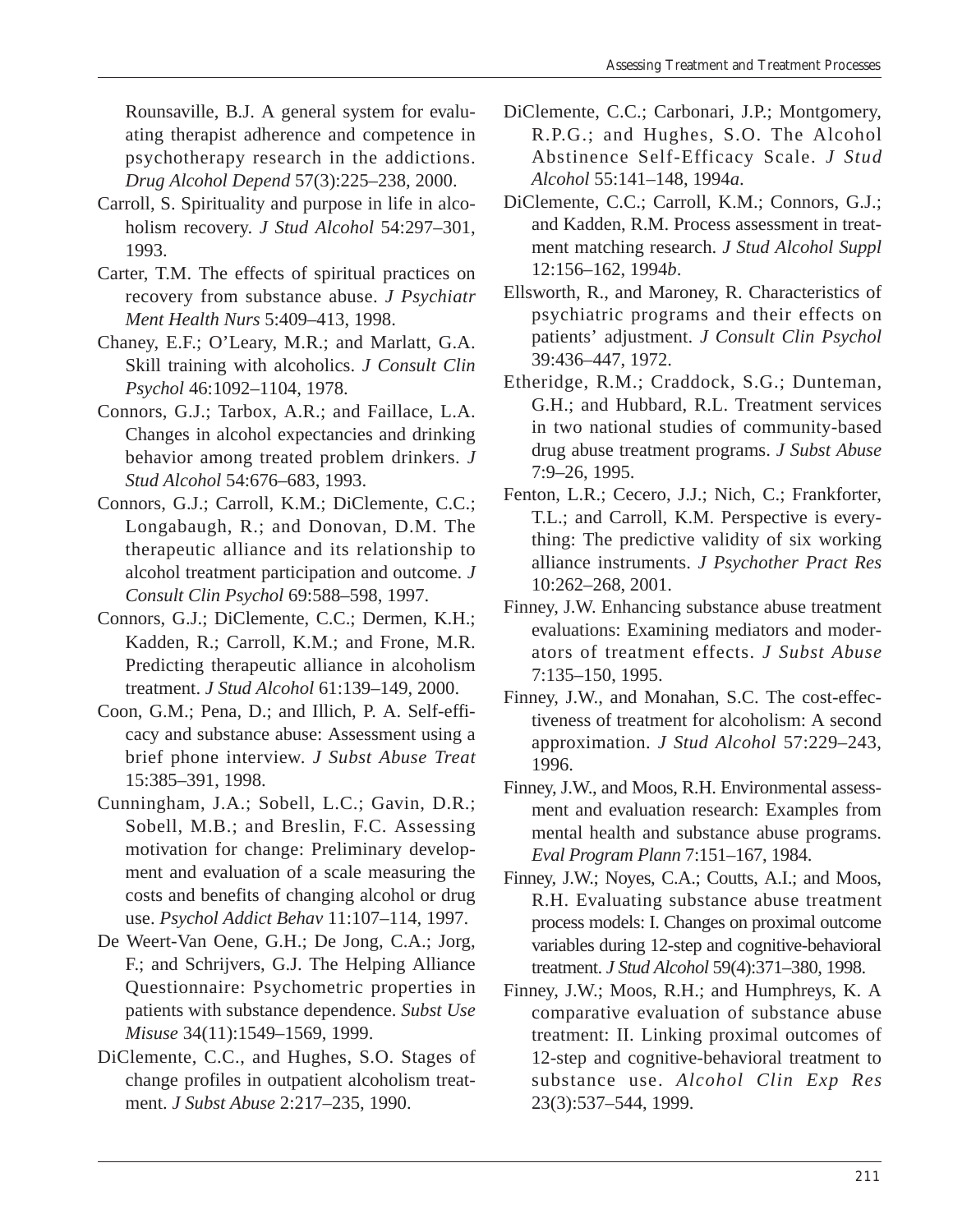- Fischer, J. The relationship between alcoholic patients' milieu perception and measures of their drinking during a brief follow-up period. *Int J Addict* 14:1151–1156, 1979.
- Folkman, S., and Lazarus, R.S. An analysis of coping in a middle-aged community sample. *J Health Soc Behav* 21:219–239, 1980.
- Fuller, R.K.; Branchey, L.; Brightwell, D.R.; Derman, R.M.; Emrick, C.D.; Iber, F.L.; James, K.; Lacoursiere, R.B.; Lee, K.K.; Lowenstam, I.; Maany, I.; Neiderhiser, D.; Nocks, J.J.; and Shaw, S. Disulfiram treatment of alcoholism: A Veterans Administration cooperative study. *JAMA* 256(11):1449–1455, 1986.
- Gerstein, D.R. Policy-relevant research on drug treatment. In: Cartwright, W.S., and Kaple, J.M., eds. *Economic Costs, Cost-Effectiveness, Financing, and Community-Based Drug Treatment*. Research Monograph No. 113. Rockville, MD: National Institute on Drug Abuse, 1991. pp. 129–147.
- Getter, H.; Litt, M.D.; Kadden, R.M.; and Cooney, N.L. Measuring treatment process in coping skills and interactional group therapies for alcoholism. *Int J Group Psychother* 42(3): 419–430, 1992.
- Gilbert, F.S. The development of a "Steps Questionnaire." *J Stud Alcohol* 52:353–360, 1991.
- Glaser, F.B. Anybody got a match? Treatment research and the matching hypothesis. In: Edwards, G., and Grant, M., eds. *Alcoholism Treatment in Transition*. Baltimore, MD: University Park Press, 1980. pp. 178–196.
- Goldbeck, R.; Myatt, P.; and Atchison, T. End-oftreatment self-efficacy: A predictor of abstinence. *Addiction* 92:313–324, 1997.
- Gorski, T.T. *Questionnaire of Twelve-Step Completion*. Independence, MO: Herald House/Independence Press, 1990.
- Greenfield, S.F.; Hufford, M.R.; Vagge, L.M.; Muenz, L.R.; Costello, M.E.; and Weiss, R.D. Relationship of self-efficacy expectancies to relapse among alcohol dependent men and women: A prospective study. *J Stud Alcohol*  61:345–351, 2000.
- Harris, R.; Linn, M.; and Pratt, T. A comparison of dropouts and disciplinary discharges from a therapeutic community. *Int J Addict* 15: 749–756, 1980.
- Hawkins, J.D.; Catalano, R.F.; and Wells, E.A. Measuring effects of a skills training intervention for drug abusers. *J Consult Clin Psychol*  54:661–664, 1986.
- Heimberg, R.G.; Mueller, G.P.; Holt, C.S.; Hope, D.A.; and Libowitz, M.R. Assessment of anxiety in social interaction and being observed by others: The Social Interaction Anxiety Scale and the Social Phobia Scale. *Behav Ther* 23:53–73, 1992.
- Helander, A. Monitoring relapse drinking during disulfiram therapy by assay of urinary 5-hydroxytryptophol. *Alcohol Clin Exp Res*  22(1):111–114, 1998.
- Herrera, J.M., and Lawson, W.B. Effects of consultation on the ward atmosphere in a state psychiatric hospital. *Psychol Rep* 60:423–428, 1987.
- Holder, H.; Longabaugh, R.; Miller, W.R.; and Rubonis, A.V. The cost-effectiveness of treatment for alcoholism: A first approximation. *J Stud Alcohol* 52:517–540, 1991.
- Hubbard, R.L.; Marsden, M.E.; Cavanaugh, J.V.; and Ginzburg, H.M. *Drug Abuse Treatment: A National Study of Effectiveness*. Chapel Hill: University of North Carolina Press, 1989.
- Humphreys, K.; Greenbaum, M.A.; Noke, J.M.; and Finney, J.W. Reliability, validity, and normative data for a short version of the Understanding of Alcoholism Scale. *Psychol Addict Behav* 10:38–44, 1996*a*.
- Humphreys, K.; Noke, J.; and Moos, R. Recovering substance abuse staff members' beliefs about addiction. *J Subst Abuse Treat*  13:75–78, 1996*b*.
- Humphreys, K.; Kaskutas, L.A.; and Weisner, C. The Alcoholics Anonymous Affiliation Scale: Development, reliability, and norms for diverse treated and untreated populations. *Alcohol Clin Exp Res* 22:974–978, 1998.
- Institute of Medicine. *Prevention and Treatment of Alcohol Problems: Research Opportunities*. Washington, DC: National Academy Press, 1989.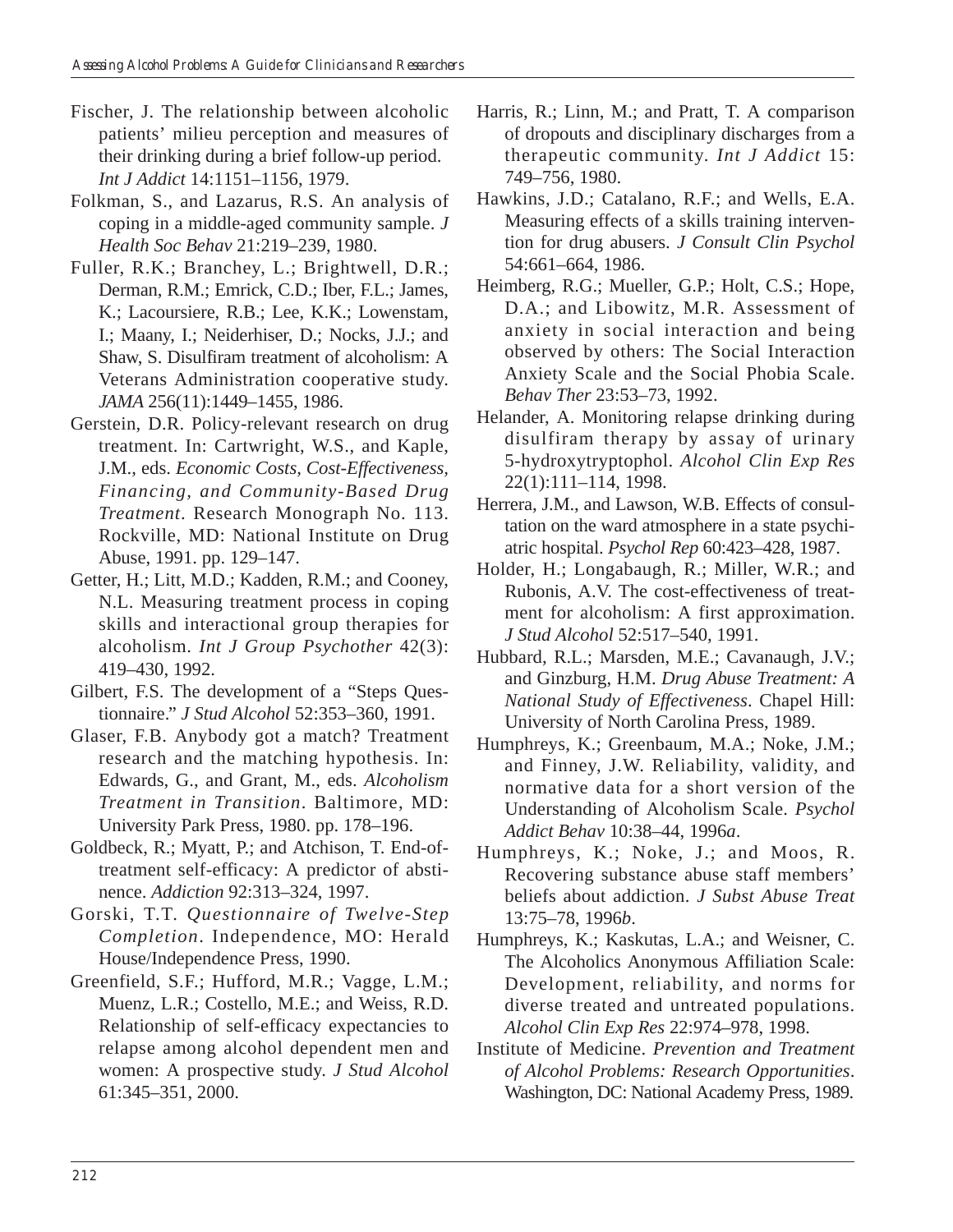- Ito, J.R., and Donovan, D.M. Predicting drinking outcome: Demography, chronicity, coping, and aftercare. *Addict Behav* 15:553–559, 1990.
- Ito, J.R.; Donovan, D.M.; and Hall, J.J. Relapse prevention in alcohol aftercare: Effects on drinking outcome, change process, and aftercare attendance. *Br J Addict* 83:171–181, 1988.
- Johnsen, J.A.S.; Bache-Wiig, J.E.; Stensrud, T.; Ripel, A.; and Morland, J. A double-blind placebo-controlled study of healthy volunteers given a subcutaneous disulfiram implantation. *Br J Addict* 82:607–613, 1987.
- Jones, B.T., and McMahon, J. Changes in alcohol expectancies during treatment relate to subsequent abstinence survivorship. *Br J Clin Psychol* 35:221–234, 1996.
- Jones, S.L., and Lanyon, R.I. Relationship between adaptive skills and outcome of alcoholism treatment. *J Stud Alcohol* 42:521–525, 1981.
- Jones, S.L.; Kanfer, R.; and Lanyon, R.I. Skill training with alcoholics: A clinical extension. *Addict Behav* 7:285–290, 1982.
- Kadden, R.M.; Litt, M.D.; Cooney, N.L.; and Busher, D.A. Relationship between role-play measures of coping skills and alcoholism treatment outcome. *Addict Behav* 17:425–437, 1992.
- Kaminer, Y.; Blitz, C.; Burleson, J.A.; and Sussman, J. The Teen Treatment Services Review (T-TSR). *J Subst Abuse Treat*  15:291–300, 1998.
- Kasarabada, N.D.; Hser, Y.-I.; Parker, L.; Hall, E.; Anglin, M.D.; and Chang, E. A self-administered instrument for assessing therapeutic approaches of drug-user treatment counselors. *Subst Use Misuse* 36:273–299, 2001.
- Kaskutas, L.A.; Greenfield, T.K.; Borkman, T.J.; and Room, J.A. Measuring treatment philosophy: A scale for substance abuse recovery programs. *J Subst Abuse Treat* 15:27–36, 1998.
- Kelly, J.F.; Myers, M.G.; and Brown, S.A. A multivariate process model of adolescent 12 step attendance and substance use outcome

following inpatient treatment. *Psychol Addict Behav* 14:376–389, 2000.

- Kressel, D.; De Leon, G.; Palij, M.; and Rubin, G. Measuring client clinical progress in therapeutic community treatment. The therapeutic community Client Assessment Inventory, Client Assessment Summary, and Staff Assessment Summary. *J Subst Abuse Treat*  19:267–272, 2000.
- Krystal, J.H.; Cramer, J.A.; Krol, W.F.; Kirk, G.F.; and Rosenheck, R.A. Naltrexone in the treatment of alcohol dependence. *N Engl J Med*  345(24):1734–1739, 2001.
- Litman, G.K., and Stapleton, J. An instrument for measuring coping behaviors in hospitalized alcoholics: Implications for relapse prevention treatment. *Br J Addict* 78:269–276, 1983.
- Litman, G.K.; Eiser, J.R.; Rawson, N.S.B.; and Oppenheim, A.N. Differences in relapse precipitants and coping behaviour between alcohol relapsers and survivors. *Behav Res Ther* 17:89–94, 1979.
- Litman, G.K.; Stapleton, J.; Oppenheim, A.N.; Peleg, M.; and Jackson, P. The relationship between coping behaviours, their effectiveness and alcoholism relapse and survival. *Br J Addict* 79:283–291, 1984.
- Long, C.G.; Hollin, C.R.; and Williams, M.J. Selfefficacy, outcome expectations, and fantasies as predictors of alcoholics' posttreatment drinking. *Subst Use Misuse* 33:2383–2402, 1998.
- Long, C.G.; Williams, M.; Midgley, M.; and Hollin, C.R. Within-program factors as predictors of drinking outcome following cognitivebehavioral treatment. *Addict Behav*  25:573–578, 2000.
- Longabaugh, R., and Morgenstern, J. Cognitivebehavioral coping-skills therapy for alcohol dependence: Current status and future directions. *Alcohol Res Health* 23:78–85, 1999.
- Magura, S. Introduction: Program quality in substance dependency treatment. *Subst Use Misuse* 35:1617–1627, 2000.
- Maisto, S.A.; Connors, G.J.; and Zywiak, W.H. Alcohol treatment, changes in coping skills, selfefficacy, and levels of alcohol use and related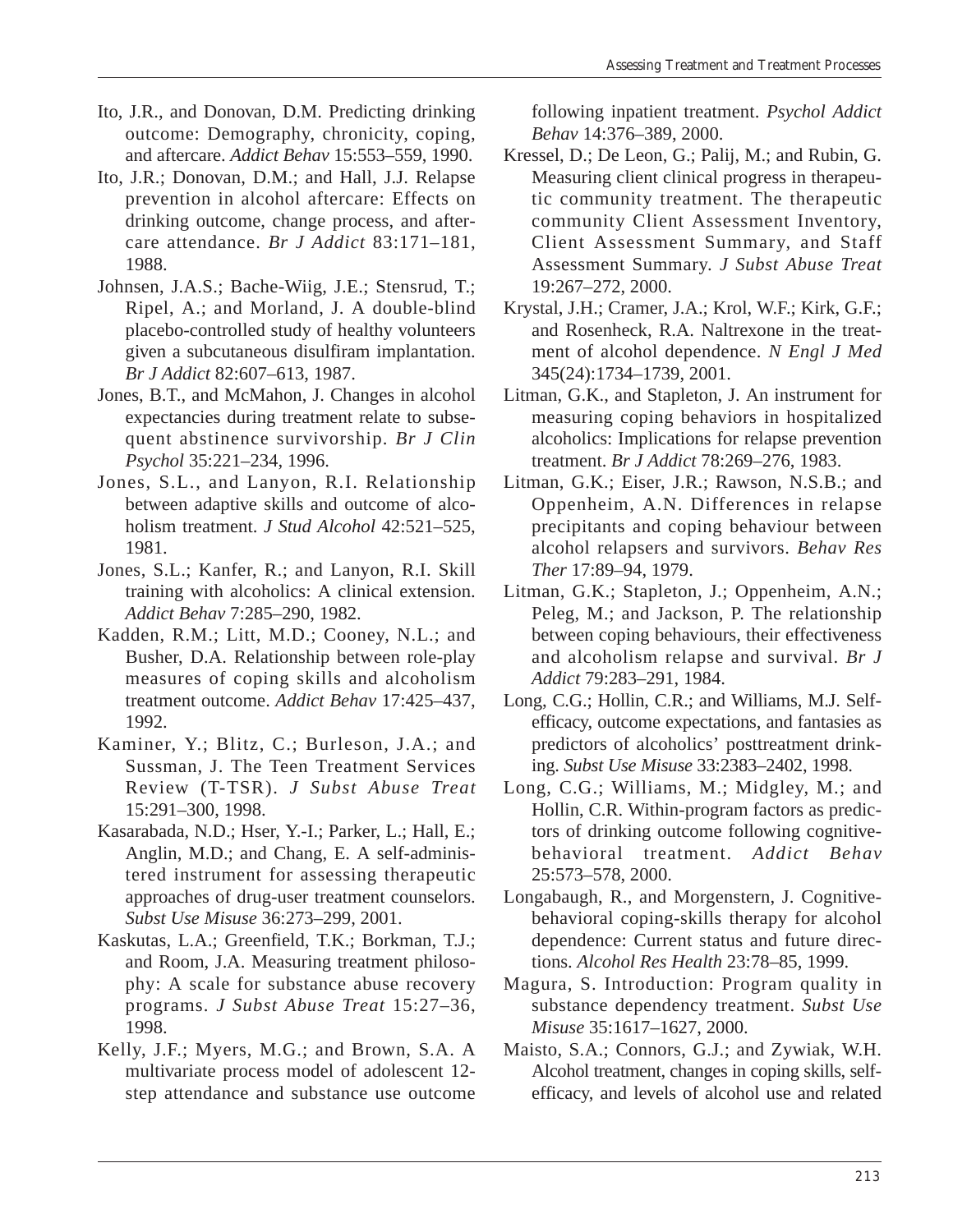problems 1 year following treatment initiation. *Psychol Addict Behav* 14:257–266, 2000.

- Marlatt, G.A. Craving for alcohol, loss of control, and relapse: A cognitive behavioral analysis. In: Nathan, P.E.; Marlatt, G.A.; and Loberg, T., eds. *Alcoholism: New Directions in Behavioral Research and Treatment*. New York: Plenum, 1978.
- Mayer, J.E., and Koeningsmark, C.P.S. Self-efficacy, relapse and the possibility of posttreatment denial as a stage in alcoholism. *Alcohol Treat Q* 8(4):1–17, 1992.
- McCaughrin, W.C., and Price, R.H. Effective outpatient drug misuse treatment organizations: Program features and selection effects. *Int J Addict* 27:1335–1358, 1992.
- McClintock, C. Evaluators as applied theorists. *Eval Pract* 11:1–12, 1990.
- McKay, J.R.; Maisto, S.A.; and O'Farrell, T.J. End-of-treatment self-efficacy, aftercare, and drinking outcomes of alcoholic men. *Alcohol Clin Exp Res* 17:1078–1083, 1993.
- McKay, J.R.; Alterman, A.I.; McLellan, A.T.; and Snider, E.C. Treatment goals, continuity of care, and outcome in a day hospital substance abuse rehabilitation program. *Am J Psychiatry*  151:254–259, 1994.
- McLellan, A.T.; Luborsky, L.; Cacciola, J.; Griffith, J.; Evans, F.; Barr, H.; and O'Brien, C.P. New data from the Addiction Severity Index: Reliability and validity in three centers. *J Nerv Ment Dis* 173:412–423, 1985.
- McLellan, A.T.; Woody, G.E.; Luborsky, L.; and Goehl, L. Is the counselor an "active ingredient" in substance abuse rehabilitation? An examination of treatment success among four counselors. *J Nerv Ment Dis* 176:423–430, 1988.
- McLellan, A.T.; Alterman, A.I.; Cacciola, J.; Metzger, D.; and O'Brien, C.P. A new measure of substance abuse treatment: Initial studies of the Treatment Services Review. *J Nerv Ment Dis* 180:101–110, 1992.
- McLellan, A.T.; Arndt, I.O.; Metzger, D.S.; Woody, G.E.; and O'Brien, C.P. The effects of psychosocial services in substance abuse treatment. *JAMA* 269:1953–1959, 1993*a*.
- McLellan, A.T.; Grissom, G.R.; Brill, P.; Metzger, D.S.; and O'Brien, C.P. Substance abuse treatment in the private setting: Are some programs more effective than others? *J Subst Abuse Treat* 10:243–254, 1993*b*.
- Melnick, G., and De Leon, G. Clarifying the nature of therapeutic community treatment. *J Subst Abuse Treat* 16:307–313, 1999.
- Melnick, G.; De Leon, G.; Hiller, M.L.; and Knight, K. Therapeutic communities: Diversity in treatment elements. *Subst Use Misuse* 35(12–14):1819–1847, 2000.
- Miller, W.R.; Taylor, C.A.; and West, J.C. Focused versus broad-spectrum behavior therapy for problem drinkers. *J Consult Clin Psychol* 48:590–601, 1980.
- Moffett, L.A. Assessing the social system of a therapeutic community: Interpersonal orientations. social climate, and norms. *International Journal of Therapeutic Communities*  5:110–119, 1984.
- Moffett, L.A., and Flagg, C. Real and ideal social climate perceptions of residents, staff, and visitors in a therapeutic community for substance-dependent patients. *Therapeutic Communities* 14:103–118, 1993.
- Monti, P.M.; Abrams, D.B.; Binkoff, J.A.; Zwick, W.R.; Liepman, M.R.; Nirenberg, T.D.; and Rohsenow, D.J. Communication skills training, communication skills training with family and cognitive behavioral mood management training for alcoholics. *J Stud Alcohol*  51:263–270, 1990.
- Monti, P.M.; Rohsenow, D.J.; Abrams, D.B.; Zwick, W.R.; Binkoff, J.A.; Munroe, S.M.; Fingeret, A.L.; Nirenberg, T.D.; Liepman, M.R.; Pedraza, M.; Kadden, R.M.; and Cooney, N.L. Development of a behavior-analytically derived alcohol-specific role-play assessment instrument. *J Stud Alcohol* 54:710–721, 1993.
- Moos, R.H. *Group Environment Scale Manual: Second Edition*. Palo Alto, CA: Consulting Psychologists Press, 1986*a*.
- Moos, R.H. *Work Environment Scale Manual: Second Edition*. Palo Alto, CA: Consulting Psychologists Press, 1986*b*.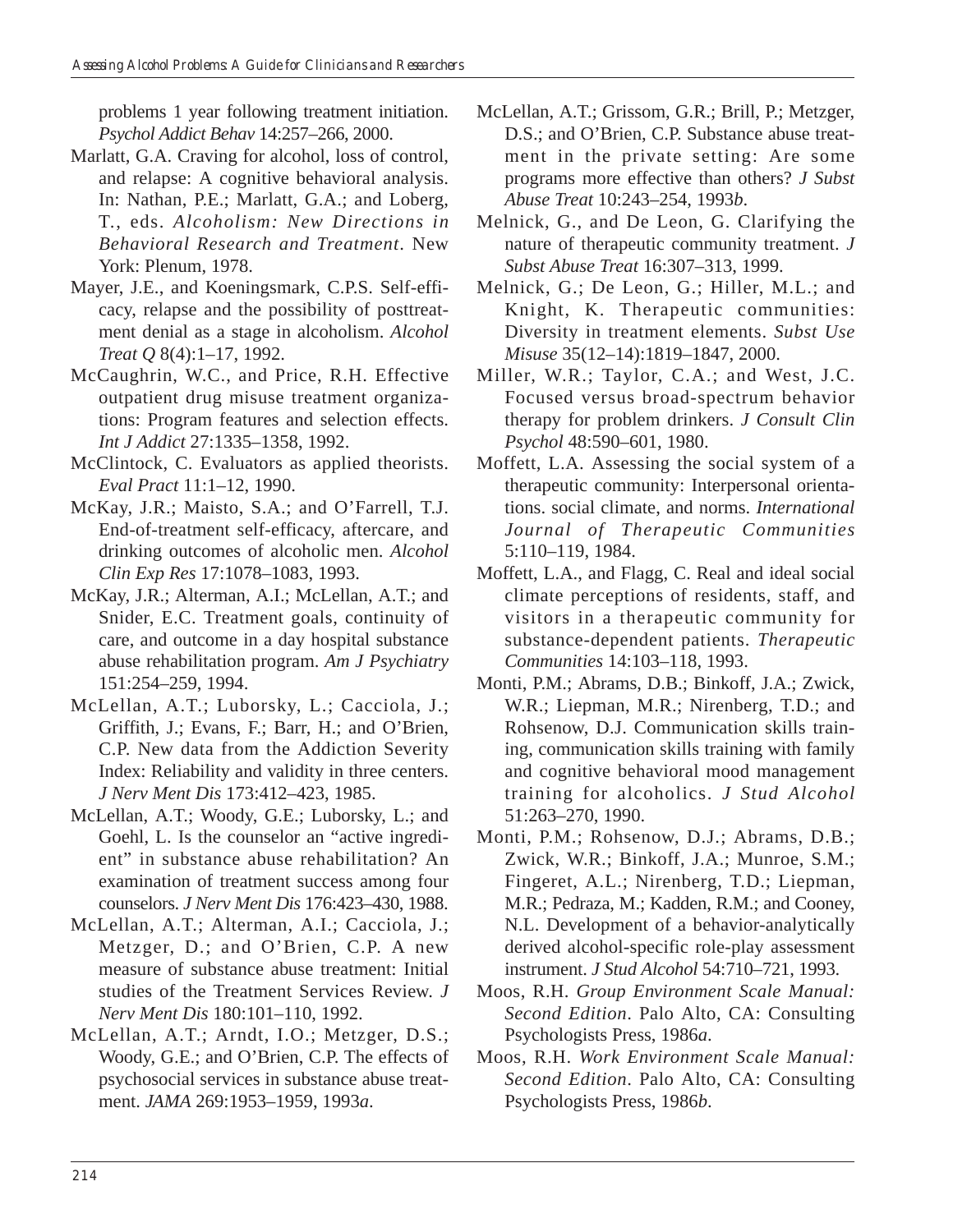- Moos, R.H. Assessing the program environment: Implications for program evaluation and design. In: Conrad, K.J., and Roberts-Gray, C., eds. *Evaluating Program Environments*. San Francisco: Jossey-Bass, 1988*a*.
- Moos, R.H. *Community-Oriented Programs Environment Scale Manual: Second Edition*. Palo Alto, CA: Consulting Psychologists Press, 1988*b*.
- Moos, R.H. *Ward Atmosphere Scale Manual: Second Edition*. Palo Alto, CA: Consulting Psychologists Press, 1989.
- Moos, R.H. *Evaluating Treatment Environments: The Quality of Psychiatric and Substance Abuse Programs*. 2d ed. New Brunswick, NJ: Transaction Publishers, 1997.
- Moos, R.H., and Finney, J.W. The treatment setting in alcoholism program evaluations. *Ann Behav Med* 8:33–39, 1986.
- Moos, R.H., and Lemke, S. *Group Residences for Older Adults*. New York: Oxford University Press, 1994.
- Moos, R.H.; Finney, J.W.; and Cronkite, R.C. *Alcoholism Treatment: Context, Process, and Outcome*. New York: Oxford University Press, 1990.
- Moos, R.H.; Finney, J.; and Maude-Griffin, P. The social climate of self-help and mutual support groups: Assessing group implementation, process, and outcome. In: McCrady, B.S., and Miller, W.R., eds. *Research on Alcoholics Anonymous: Opportunities and Alternatives*. New Brunswick, NJ: Rutgers Center of Alcohol Studies, 1993. pp. 251–274.
- Moos, R.H.; Pettit, E.; and Gruber, V. Characteristics and outcomes of three models of community residential care for substance abuse patients. *J Subst Abuse* 7:99–116, 1995.
- Morgenstern, J., and Longabaugh, R. Cognitivebehavioral treatment for alcohol dependence: A review of evidence for its hypothesized mechanisms of action. *Addiction* 95:1475– 1490, 2000.
- Morgenstern, J.; Frey, R.M.; McCrady, B.S.; Labouvie, E.; and Neighbors, C. Examining mediators of change in traditional chemical

dependency treatment. *J Stud Alcohol 57*: 53–64, 1996.

- Moyers, T.B., and Miller, W.R. Therapists' conceptualizations of alcoholism: Measurement and implications for treatment decisions. *Psychol Addict Behav* 7:238–245, 1993.
- Myers, M.G., and Brown, S.A. The Adolescent Relapse Coping Questionnaire: Psychometric validation. *J Stud Alcohol* 57:40–46, 1996.
- Myers, M.G.; Brown, S.A.; and Mott, M.A. Coping as a predictor of adolescent substance abuse treatment outcome. *J Subst Abuse*  5:15–29, 1993.
- Najavits, L.M., and Weiss, R.D. Variations in therapist effectiveness in the treatment of patients with substance use disorders: An empirical review. *Addiction* 89:679–688, 1994.
- Najavits, L.M.; Crits-Christoph, P.; and Dierberger, A. Clinicians' impact on the quality of substance use disorder treatment. *Subst Use Misuse* 35:2161–2190, 2000.
- Namkoong, K.; Farren, C.K.; O'Connor, P.G.; and O'Malley, S.S. Measurement of compliance with naltrexone in the treatment of alcohol dependence: Research and clinical implications. *J Clin Psychiatry* 60(7):449–453, 1999.
- Nirenberg, T.D., and Maisto, S.A. The relationship between assessment and alcohol treatment. *Int J Addict* 25:1275–1285, 1990.
- Nixon, S.J.; Tivis, R.; and Parsons, O.A. Interpersonal problem-solving in male and female alcoholics. *Alcohol Clin Exp Res*  16:684–687, 1992.
- Office of Applied Studies. *National Drug and Alcoholism Treatment Unit Survey (NDATUS): 1991 Main Findings Report*. Rockville, MD: Substance Abuse and Mental Health Services Administration, 1991.
- Office of Applied Studies. *Drug Services Research Survey. Final Report: Phase I (Revised)*. Rockville, MD: Substance Abuse and Mental Health Services Administration, 1992*a*.
- Office of Applied Studies. *Drug Services Research Survey. Final Report: Phase II*. Rockville, MD: Substance Abuse and Mental Health Services Administration, 1992*b*.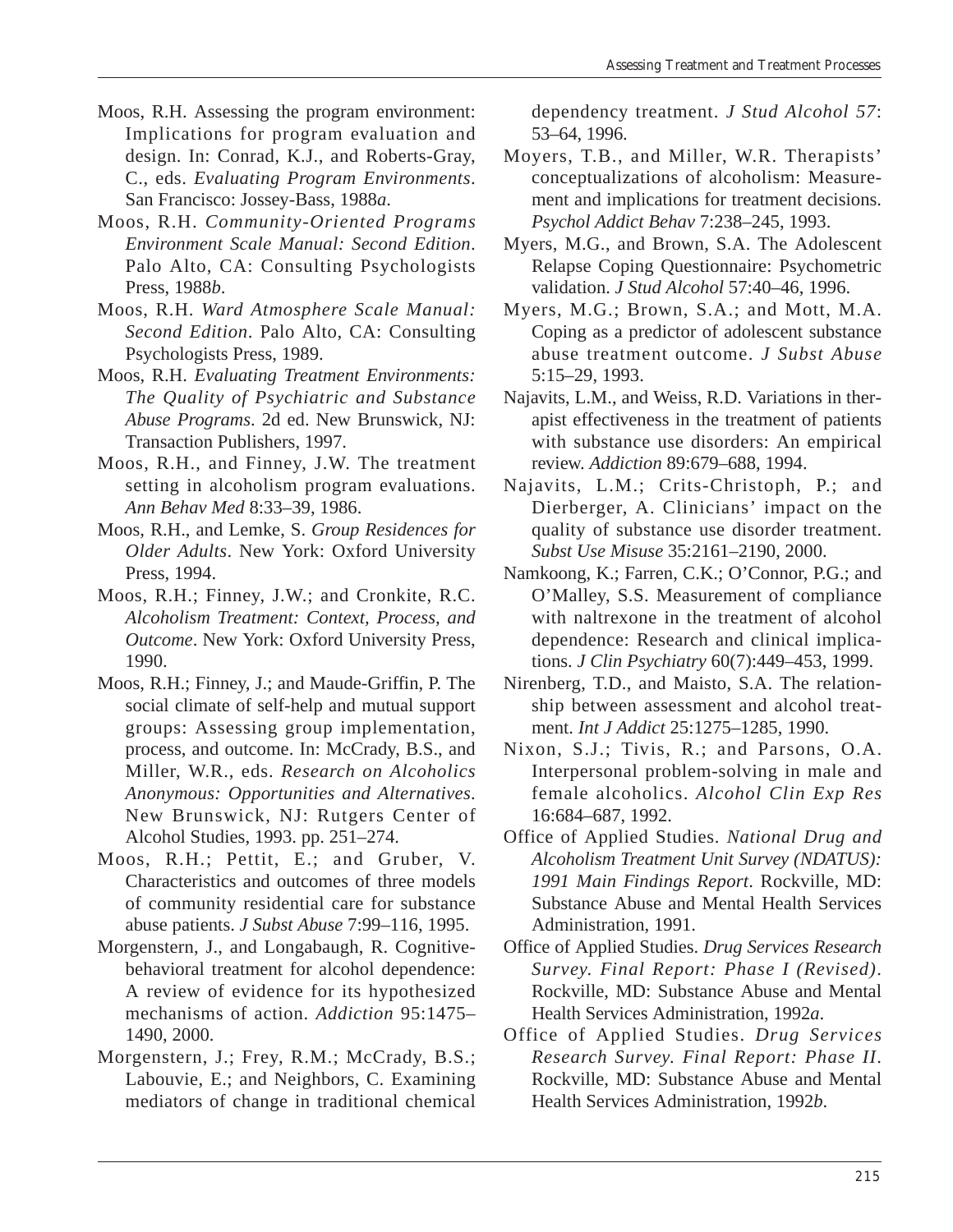- Ojehagen, A.; Berglund, M.; and Hansson, L. The relationship between helping alliance and outcome in outpatient treatment of alcoholics: A comparative study of psychiatric treatment and multimodal behavioural therapy. *Alcohol Alcohol* 32(3):241–249, 1997.
- Ouimette, P.C.; Finney, J.W.; and Moos, R.H. Twelve-step and cognitive-behavioral treatment for substance abuse: A comparison of treatment effectiveness. *J Consult Clin Psychol* 65:230–240, 1997.
- Peterson, K.A.; Swindle, R.W.; Paradise, M.A.; and Moos, R.H. *Substance Abuse Treatment Programming in the VA: Staffing, Patients, Policies, and Services*. Palo Alto, CA: Program Evaluation and Resource Center, 1993.
- Peterson, K.A.; Swindle, R.W.; Paradise, M.A.; and Moos, R.H. *Substance Abuse Treatment Programming in the VA: Program Structure and Treatment Processes*. Palo Alto, CA: Program Evaluation and Resource Center, 1994*a*.
- Peterson, K.A.; Swindle, R.W.; Phibbs, C.S.; Recine, B.; and Moos, R.H. Determinants of readmission following inpatient substance abuse treatment: A national study of VA programs. *Med Care* 32:535–550, 1994*b*.
- Petry, N.M., and Bickel, W.K. Therapeutic alliance and psychiatric severity as predictors of completion of treatment for opioid dependence. *Psychiatr Serv* 50(2):219–227, 1999.
- Price, R.H., and D'Aunno, T.A. The organization and impact of outpatient drug abuse treatment services. In: Watson, R.R., ed. *Drug and Alcohol Reviews, Vol. 3: Treatment of Drug and Alcohol Abuse*. Totowa, NJ: Humana Press, 1992.
- Price, R.H., and Moos, R.H. Toward a taxonomy of inpatient treatment environments. *J Abnorm Psychol* 84:181–188, 1975.
- Prochaska, J.O.; DiClemente, C.C.; and Norcross, J.C. In search of how people change: Applications to addictive behaviors. *Am Psychol* 47:1102–1114, 1992.

Project MATCH Research Group. Therapist

effects in three treatments for alcohol problems. *Psychother Res* 8(4):455–474, 1998.

- Raytek, H.S.; McCrady, B.S.; Epstein, E.E.; and Hirsch, L.S. Therapeutic alliance and the retention of couples in conjoint alcoholism treatment. *Addict Behav* 24(3):317–330, 1999.
- Rodgers, J.H., and Barnett, P.G. Two separate tracks? A national multivariate analysis of differences between public and private substance abuse treatment programs. *Am J Drug Alcohol Abuse* 26:429–442, 2000.
- Rosen, A., and Proctor, E.K. Distinctions between treatment outcomes and their implications for treatment evaluation. *J Consult Clin Psychol*  49:418–425, 1981.
- Rosenberg, H. Relapsed versus non-relapsed alcohol abusers: Coping skills, life events, and social support. *Addict Behav* 8:183–186, 1983.
- Sanchez-Craig, M.; Spivak, K.; and Davila, R. Superior outcome of females over males after brief treatment for the reduction of heavy drinking: Replication and report of therapist effects. *Drug Alcohol Depend* 86:867–876, 1991.
- Shaw, G.K.; Waller, S.; McDougall, S.; MacGarvie, J.; and Dunn, G. Alcoholism: A follow-up study of participants in an alcohol treatment program. *Br J Psychiatry* 157:190–196, 1990.
- Sklar, S.M., and Turner, N.E. Brief measure for the assessment of coping self–efficacy among alcohol and other drug users. *Addiction*  94:723–729, 1999.
- Sklar, S.M.; Annis, H.M.; and Turner, N.E. Development and validation of the Drug-Taking Confidence Questionnaire: A measure of coping self-efficacy. *Addict Behav* 22:655–670, 1997.
- Smith, D.E., and McCrady, B.S. Cognitive impairment among alcoholics: Impact on drink refusal skill acquisition and treatment outcome. *Addict Behav* 16:265–274, 1991.
- Snow, M.G.; Prochaska, J.O.; and Rossi, J. Processes of change in Alcoholics Anonymous: Maintenance factors in long-term sobriety. *J Stud Alcohol* 55:362–371, 1994.
- Steiner, H.; Haldipur, C.; and Stack, L. The acute admission ward as a therapeutic community. *Am J Psychiatry* 139:897–901, 1982.